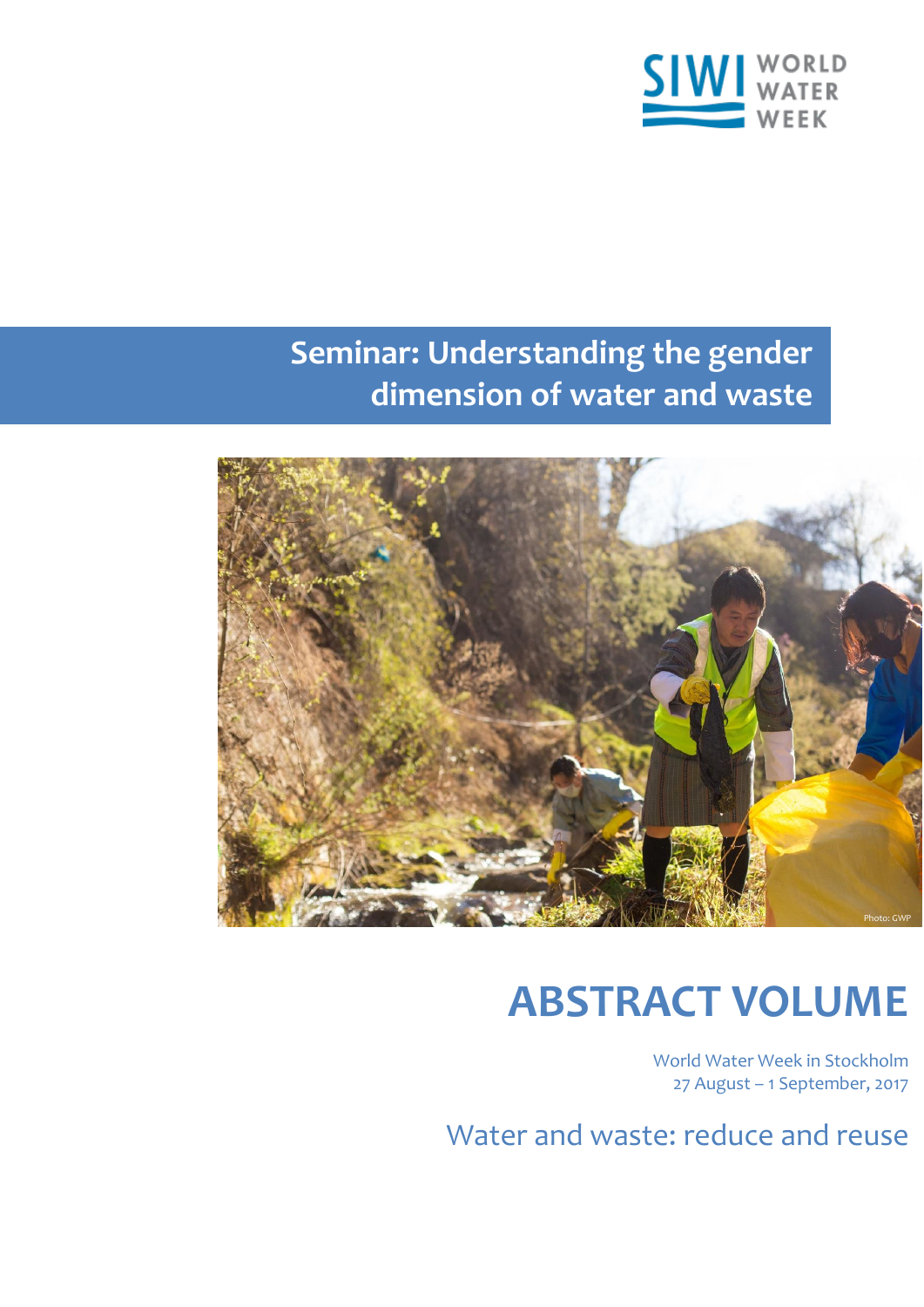# **Seminar: Understanding the gender dimension of water and waste**

# **Contents**

| Are new water interventions gender neutral? A study of Pani-Panchayat in Odisha, India . 3 |
|--------------------------------------------------------------------------------------------|
| BRAC's gender-inclusive approaches for successful implementation of WASH                   |
| Enhancing women capabilities in wastewater management: beginning from schools  7           |
| From practical to strategic change: enabling gender transformation in Vietnam 9            |
| Indigenous Kichwa women lead community water and sanitation management                     |
| Mainstreaming gender into IWRM; a catchment learning approach 13                           |
|                                                                                            |
| Safe drinking water: does community participation in decision-making affect impact?17      |
|                                                                                            |
| Women as agents of change in transboundary water and wastewater governance21               |
| Poster: Better wash services lead to educational progressions for girls 23                 |
|                                                                                            |
| Poster: Mainstreaming gender in WASH programmes for social transformation                  |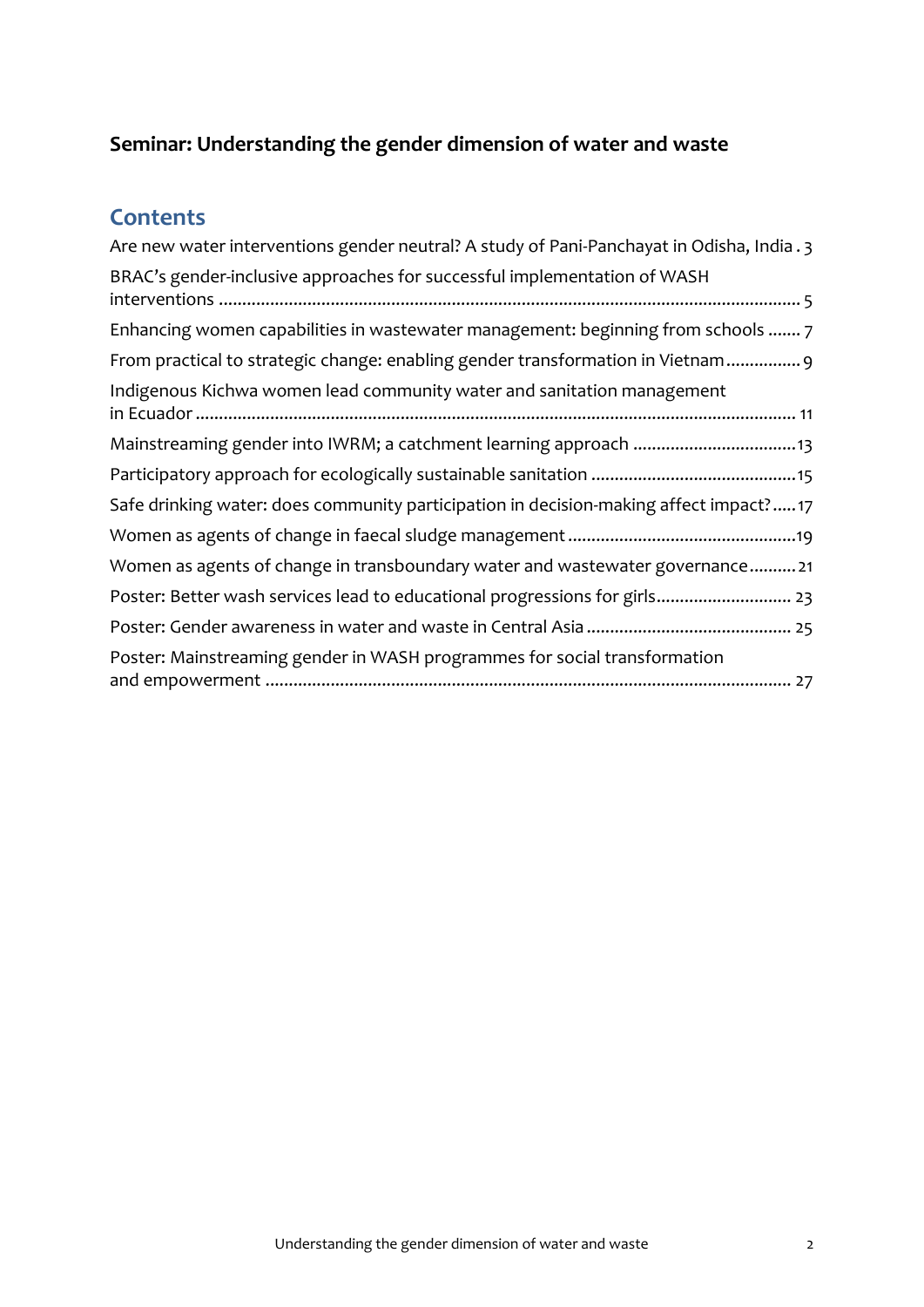# <span id="page-2-0"></span>**Are new water interventions gender neutral? A study of Pani-Panchayat in Odisha, India**



Presenting Author:

Dr. Basanta Sahu, India, Indian Institute of Foreign Trade, (Deemed University), New Delhi

Co-Authors:

#### **Highlights**

Households tend to use women for 'labour smoothing' and 'consumption smoothing in agriculture and rural areas. Inadequate availability and access to water and poor water management affect gender relations and halt gender neutrality. New water interventions should make wider access to and use of water by women with other critical inputs like land, credit, markets etc. which Pani-Panchayat in India seems fails.

#### **Introduction and objectives**

Water has been increasingly linked with gender and progressive feminisation of agriculture and food production. Though access to and use of water remain key development policy issues but much is not known about impact of new water interventions like Pani-Panchayat initiated in India to counter drought and improve community level access, use and management of water. Our objective is to discuss role of Pani-Panchayat on gender and water use with focus on

- impact of pani-panchayat on water governance and management with focus on gender,
- changes in household resource uses, risk coping and gender relations
- how to improve efficiency and gender neutrality in water

#### **Methodology approach**

A three-stage approach was followed to assess household and community participation in Pani-Pnachayat in Odisha. To understand the new water intervention better our focus is on its impact on gender at household level to argue whether it improves access to and use of water across regions and social groups. We also try to analyse the changes in gender relations in the context of local adaptations and practices in water arrangement and use. Selection of study areas for survey was made on the basis of area based resources approach and on the scale of regional development.

#### **Analysis and results**

Intervention of Pani-Panchayat in India seems ignores changing farming, resource uses, gender relations, socioeconomic set up and it fails to improve access to and use of water by women who are disproportionately affected by water distribution. Dominance by few upper castes, rich large land owners and male farmers followed by lack of group dynamics, exclusion of local institutions, ill-defined property rights, constraints in input supply such as credit and extension services, not only discourage participation of women in water management and use but push them harder into distress during water scarcity period.

Our results show gender inequity in water access and use further lead to unequal intra-household risk sharing, poor water management and loss of production and earning opportunity. It also lead to reduction in food production and returns of other land based activities where involvement of women found rising in recent years. It has serious implication on intra-household gender relations and overall gender equity which remains after new intervention like Pani-Panchayat. Water induced distress like loss of crop production and farm income, labour migration, multiple informal borrowing evident in study areas found associated with the access, use and management of water by women that pose tough challenges for rural livelihood and gender equity.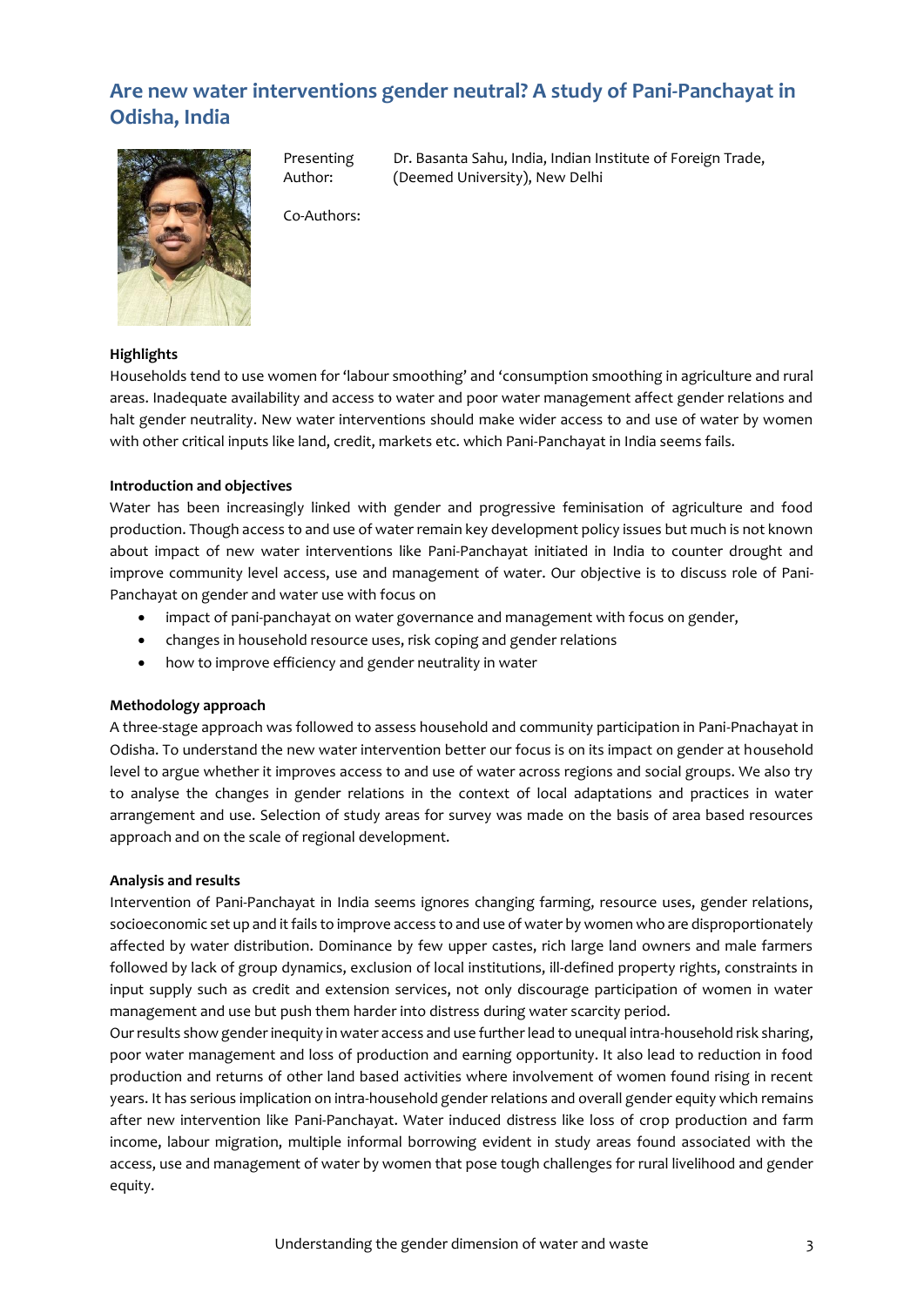Households tend to uses women members for 'labour smoothing' and 'consumption smoothing', inadequate availability and access to water and other resources affect intra-household gender relations and halt gender neutrality. Pani-Panchayats try to make wider access and better use of water fail to arrest gender bias in the absence of access to land, credit, other farm inputs and markets by women. The paper suggests that strengthening existing local institutions and reforming the role and functioning of women in new water institutions will be crucial for better water access and use along with existing public water and irrigation system to play the role of facilitator.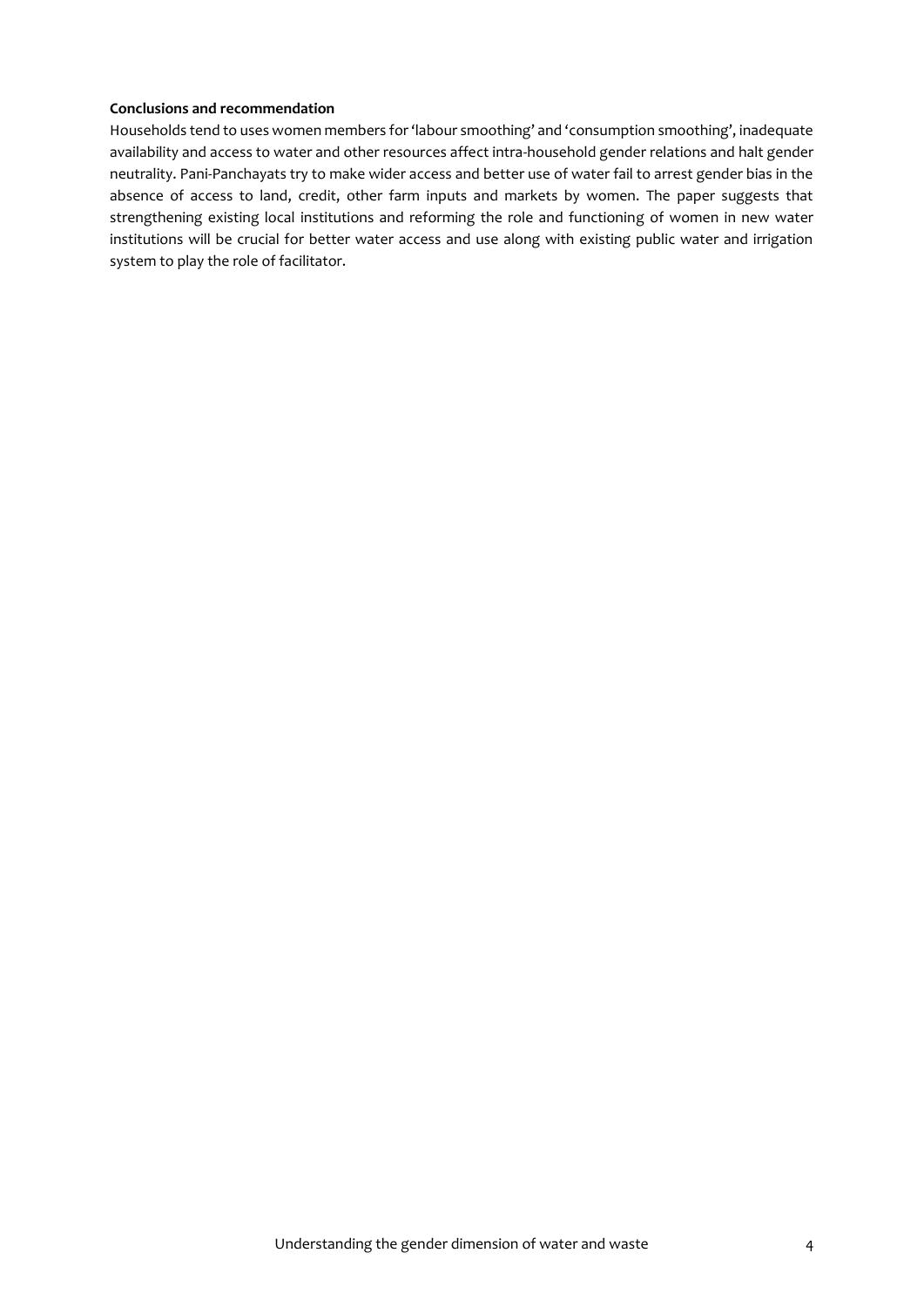# <span id="page-4-0"></span>**BRAC's gender-inclusive approaches for successful implementation of WASH interventions**



Presenting Author:

Dr. Md Akramul Islam, Bangladesh, BRAC

Co-Authors: Ms. Nameerah Khan, Bangladesh Dr. Mohammad Moktadir Kabir , Bangladesh Mr. Milan Kanti Barua, Bangladesh

#### **Highlights**

Village WASH Committees were integral to enhancing gender parity.

BRAC conducted monitoring and research over an 8-year period to assess gender equitable outcomes. Results show equitable access to WASH for women and men; hygiene behaviour change including menstrual hygiene management; and social transformation, e.g. men and women taking decisions together.

#### **Introduction and objectives**

A gender-inclusive approach to WASH implementation is based on the understanding that for WASH interventions to succeed, everyone in a community must play a positive role. Prevalence of traditional gender roles leads to women being disproportionately affected by lack of access to water supply and sanitation services. Women play a critical role in household decisions on water, sanitation and hygiene but often lose out on wider decision-making, especially relating to finances, which are most often controlled by men. This approach is necessary to achieve gender-transformative changes, and thus improve the power balance in WASH-related decision-making between men and women.

#### **Methodology approach**

BRAC seeks to transform gender roles and empower women by involving them in the decision-making processes. The WASH programme has done this to a great extent through the introduction of Village WASH Committees (six women and five men from various socioeconomic groups in the community), which involve women to meaningfully contribute to decision-making. The programme's behaviour change communication has been tailored according to the needs of men, women, adolescent boys, adolescent girls and children, with messages to influence gender-transformative changes in the community. Schools are supported to build gender-segregated WASH facilities, including menstrual hygiene management facilities for girls.

#### **Analysis and results**

According to the programme's outcome monitoring data, 99% Village WASH Committees (VWCs) in areas which received 8 years of intervention and 100% VWCs in areas which received 3 years of intervention were existing and functional. All female members attended and participated in the meetings in 100% of these VWCs in the 8-year intervention areas, and in 94% VWCs in 3-year intervention areas.

In the in the 8-year intervention areas, 78% of the households have access to hygienic latrines; and in 3-year intervention areas, 57% have access to hygienic latrines. In 97% of these households in the 8-year intervention areas, men, women, adolescent boys, adolescent girls and children (above 6 years) use the latrine regularly. For 3-year intervention areas this figure stands at 98%.

Among the BRAC WASH-supported schools, 91% of schools in the 8-year intervention areas, and 100% in the 3-year intervention areas, had separate latrines for girls that are used only by girls. Menstrual hygiene management facilities were available at 71% and 96% of these schools, respectively. In the first five years of the programme's interventions, the school absenteeism rate of girls during menstruation dropped from 44% to 33%.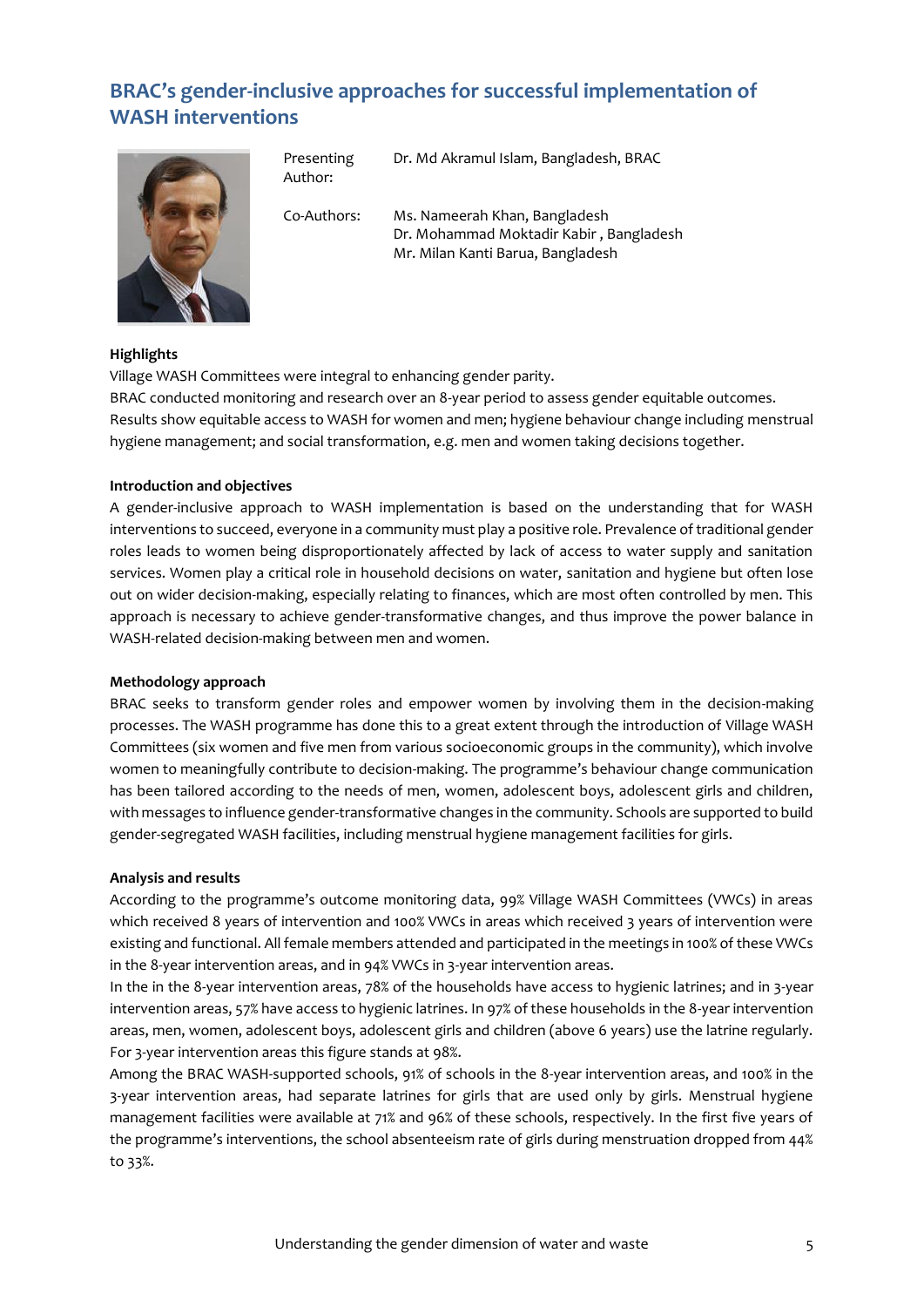Through this approach, BRAC has contributed to increasing access to WASH in a gender-equitable manner. The VWCs, which were formed in every village throughout the programme areas, have been a great example of improving gender relations and empowering women. When the programme began in 2006, it was highly uncommon for men and women in a rural setting to be meeting and taking decisions together, or to be openly discussing issues like menstrual hygiene. Considering this fact, it is clear that great progress has been made over the years; not just for the WASH sector, but in society as a whole.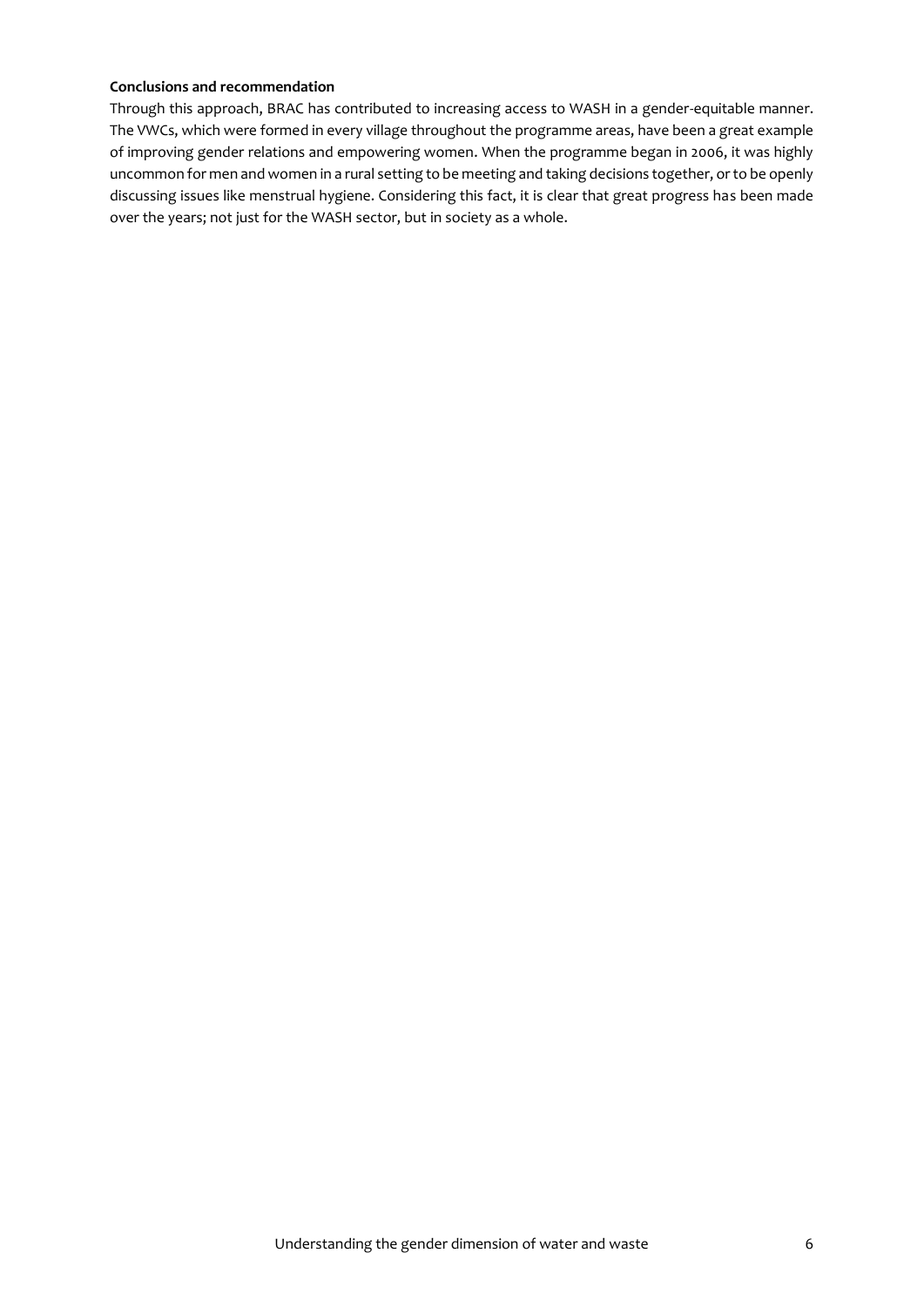# <span id="page-6-0"></span>**Enhancing women capabilities in wastewater management: beginning from schools**



Presenting Author:

Ms. Neetika Sharma, India, Government Department of Education, Jammu & Kashmir

Co-Authors:

#### **Highlights**

Study conducted for 5 years in 4 schools regarding wastewater management revealed that incidence of diseases reduced by 22.2% in boys and 65.0% in girls, indicating a high imbibing nature of the latter. The girl students who had undergone training became good decision makers, household keepers and managers.

#### **Introduction and objectives**

Biologically, men and women have different health needs, but lifestyles and socially ascribed roles arising from prevailing social and cultural patterns also play a part. Social factors, such as the degree to which women are excluded from schooling, or from participation in public life, affect their knowledge about health problems and how to prevent. Environmental conditions arising from inadequate or non-existing wastewater management pose significant threats to human health and economic activity. A study was conducted to enhance the capability of girl students to wastewater management and water, sanitation and hygiene (WASH) to make them responsible in their settled life.

#### **Methodology approach**

A study was conducted for five years in four schools, imparting education up to matriculation. The population size was 100 students (50 each boys and girls) from each school, out of which 25 each were placed in two categories. Category A, imparting training regarding wastewater management and water sanitation and hygiene (WASH) and category B, without any training. Lectures were arranged and practical conducted to make these students aware of wastewater management to overcome scarcity situation and WASH issues. The parameters studied were; per cent students passing matriculation, annual incidence of diarrhea, cholera, malaria, typhoid, headache and attitude.

#### **Analysis and results**

Study conducted revealed that in category A, among boys; there was a decrease of 25%, 0%, 33%, 0% and 20% in the incidence of diarrhea, typhoid, malaria, cholera and headache, respectively, after five years of undergoing training. The corresponding decrease was 66%, 0%, 50%, 66% and 60%, respectively, in case of girls. The incidence of typhoid remain unchanged, both in boys and girls. The overall incidence of diseases reduced by22.2% in boys and 65.0% in girls, indicating a high imbibing nature of the latter. The attitude of the boys which was moderately positive in the beginning became positive after 5 years, while in girls it changed from positive to highly positive. There was no significant change in the category B students, both in boys and girls, however, the disease incidence decreased slightly and attitude improved in this category. This could be attributed to contacts between category A and B students after school hours as well as change with the time. The study showed that interventions made enhanced the women capabilities in wastewater management and reuse as well as encouraged them to have better career in management positions. The girl students who had undergone training became good decision makers.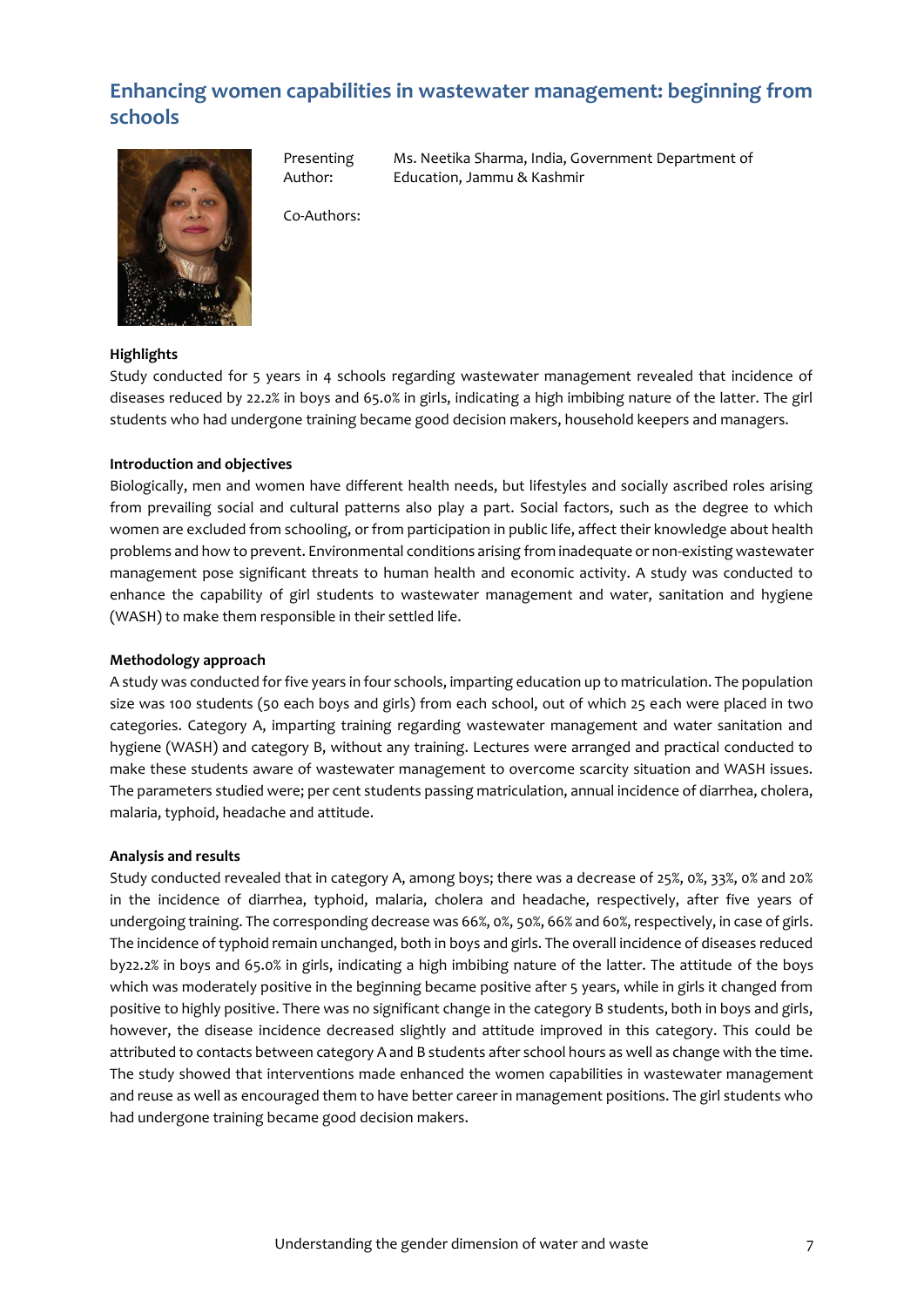The subordination of women by men results in a distinction between roles of men and women and their separate assignment to domestic and public spheres. In developing countries, most studies show preferential food allocation to males over females. Due to menstruation, girls cannot clean themselves due to scarcity of water. Girls become prone to diseases. Under such conditions, the training on WASH becomes absolutely necessary. In India, a majority of the school drop-out children are girls from marginalized families. There is strong need to invest in girls' sanitation and hygiene infrastructure for learning, wastewater management and toilets in schools.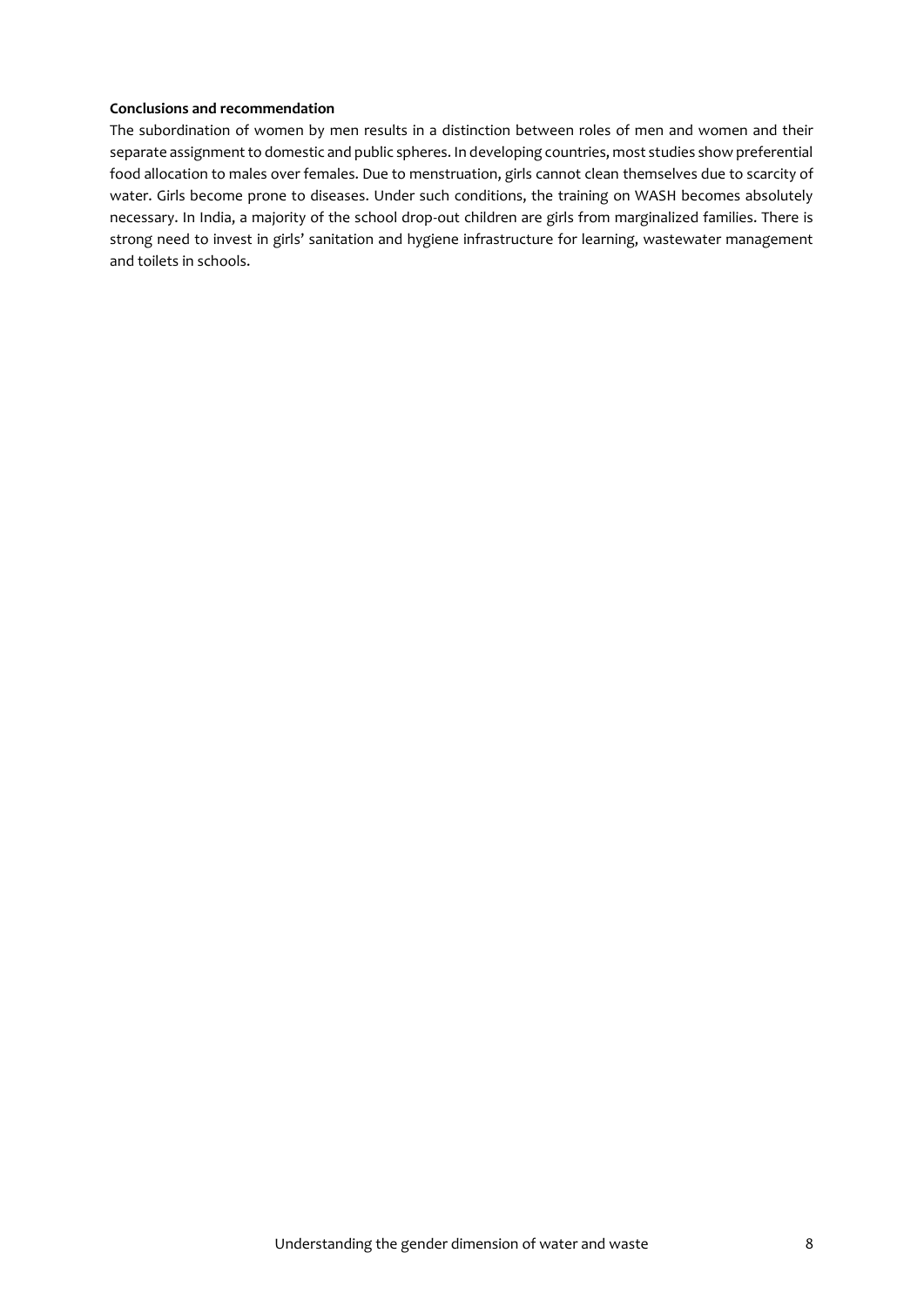# <span id="page-8-0"></span>**From practical to strategic change: enabling gender transformation in Vietnam**



Presenting Prof. Juliet Willetts, Australia, University of Technology Sydney

Author:

Co-Authors: Ms. Caitlin Leahy, Australia Mr. John Kelleher, Australia Ms. Nghiem Tuyen, Vietnam, Vietnam National University

#### **Highlights**

- Empirical research case study from Central Vietnam demonstrating how water, sanitation and hygiene (WASH) programs can influence gender and power relations between men and women.
- Provides examples of addressing and supporting women's strategic interests and capabilities (in addition to practical needs) through inclusive WASH programming and participatory monitoring.

#### **Introduction and objectives**

Contributing to improved gender equality is an important aspiration for WASH programing and monitoring. A twelve-month empirical study in 2016 was undertaken by ISF-UTS, Plan International Australia, Plan Vietnam and Vietnam National University through innovation funding from the Australian Government. The research was designed to determine the extent to which Plan International's innovative Gender and WASH Monitoring Tool (GWMT) contributed to achievement of strategic gender outcomes. The research revealed the strategic (as opposed to practical) gender equality outcomes experienced by women and men in Central Vietnam and explored contribution of the GWMT and Plan's WASH programming to those outcomes.

#### **Methodology approach**

The research utilised a quasi-experimental design and mixed method approach to compare experiences of different groups of people with varying degrees of exposure to the GWMT. The GWMT comprises a participatory, dialogic tool to assist participants assess changes in gender dynamics. A peer-reviewed framework on gender outcomes resulting from WASH initiatives underpinned the research and analysis. Semi-structured interviews with 48 people and participatory pocket voting with 139 people in 7 villages in Central Vietnam were used to uncover strategic gender changes as experienced by women and men across stratifying variables of age, ethnicity, and including people living with disabilities.

#### **Analysis and results**

Significant strategic gender changes were revealed. The majority (81%) of participants had experienced strategic gender outcomes with minor differences between men and of women and between age and ethnic groups. Experiences of change at household level were more common than those at community level. Changes could be traced to both WASH programming as well as wider societal change dynamics. Of all reported changes 31% could be attributed to WASH programs, although not necessarily specifically to the GWMT. Key reasons for change included:

- women accessing information and knowledge, either through formal education or community meetings (confidence of women was enhanced with greater opportunities to participate in meetings and community activities)
- authority figures providing an initial trigger to encourage women to participate more often and more actively;
- peer learning and example setting (raising gender awareness of key individuals through meetings and activities had a positive flow-on effect)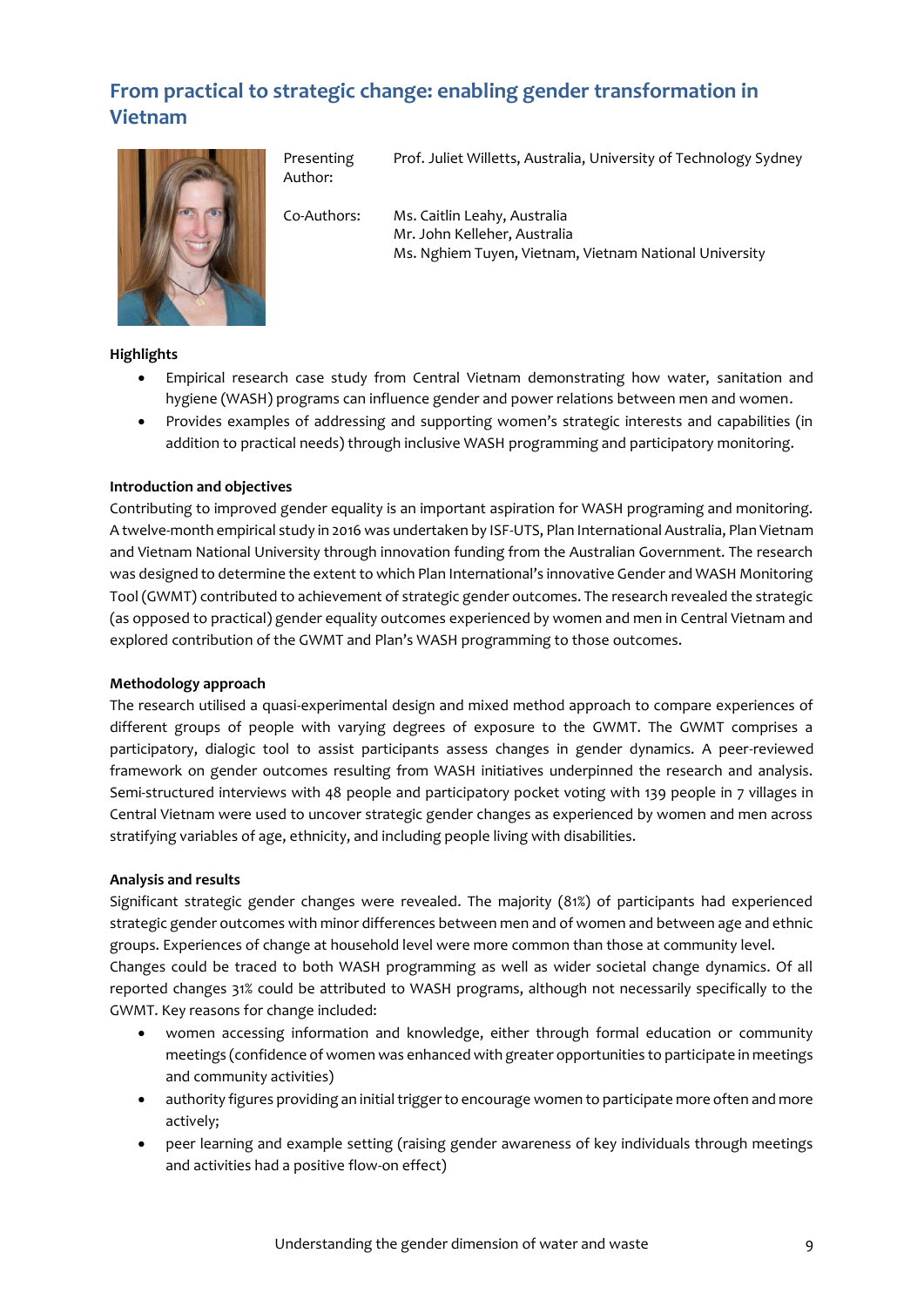use of public information to contribute to awareness-raising about gender equality.

The results also demonstrated that norms set in a local setting or in broader media and society influenced people's values and attitudes, even in the face of traditional gender norms which could provide considerable barriers to change.

#### **Conclusions and recommendation**

This research in the Vietnamese context revealed that WASH programs can positively influence power relations between women and men, and can be intentionally designed to do so. Wider societal dynamics need to be carefully taken account of by WASH practitioners and have potential to reinforce or to undermine improvements in gender equality. Enabling women's active participation, facilitating conducive roles for authority figures and conducting activities that can influence gender norms were found to be important. Participatory monitoring tools designed to monitor strategic gender changes, such as Plan International's GWMT, are valuable in identifying and reinforcing gender equality changes.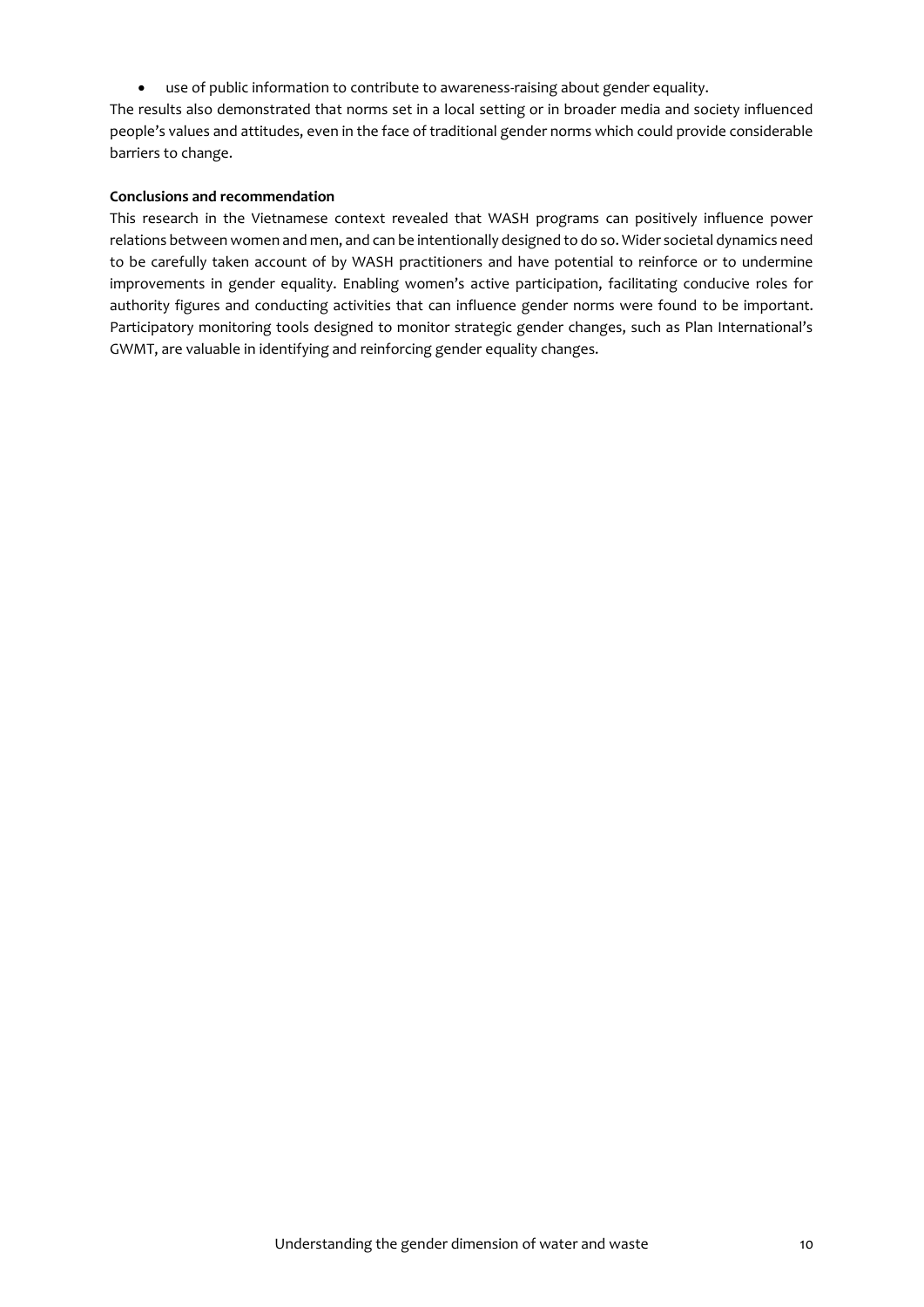# <span id="page-10-0"></span>**Indigenous Kichwa women lead community water and sanitation management in Ecuador**



Presenting Author:

Ms. Deborah Payne, United States, MedWater

Co-Authors:

#### **Highlights**

- Gender mainstreaming was incorporated into collaboration between MedWater and rural, indigenous Kichwa communities in Ecuador to promote community led water, sanitation, and hygiene management.
- Institutionalized gender mainstreaming has ensured both women and men are incorporated into community water councils, both women and men serve as health promoters, and has informed programming.

#### **Introduction and objectives**

MedWater, a non-profit WASH organization, collaborates with communities and other institutions to create sustainable water and sanitation programming with rural Kichwa communities in the Napo provence of Ecuador.

MedWater established institutional policies to promote gender mainstreaming within five pilot communities between 2014 and 2016. This practice ensured a balance of men and women on community water councils as well as the selection of female community health promoters. Objectives for this case study included:

Observation of continued engagement of women leaders in WASH management

Observation of relationships between WASH outcomes and the engagement of women in leadership positions.

#### **Methodology approach**

MedWater created an institutional policy that at least one third of a community's water management council be comprised of women, and both women and men should be considered equally when selecting community health promoters.

Five pilot communities were observed for successes and challenges in community led WASH management.

MedWater observed the level of engagement of women in WASH management as well as the level of implementation of project goals including successful use of a water chlorination system as well as construction of latrines within the community.

MedWater documented anecdotal evidence of impacts of gender mainstreaming on WASH activities.

#### **Analysis and results**

Within the five pilot communities, all communities maintained a minimum of one third female leadership and all selected community health promoters continue to operate in their selected positions.

By incorporating gender mainstreaming in water management techniques, MedWater observed both the continued leadership of women in water and sanitation programming as well as positive outcomes in water and sanitation programming.

Examples of the benefits of women as community health promoters include the following:

One health promoter, a matriarch in a household of 17, was strongly aware of the need for toilets due to the care she had provided for her granddaughter's chronic infection of worms. This woman helped champion the addition of 10 additional "dry" latrines in her community, cutting the level of open defecation.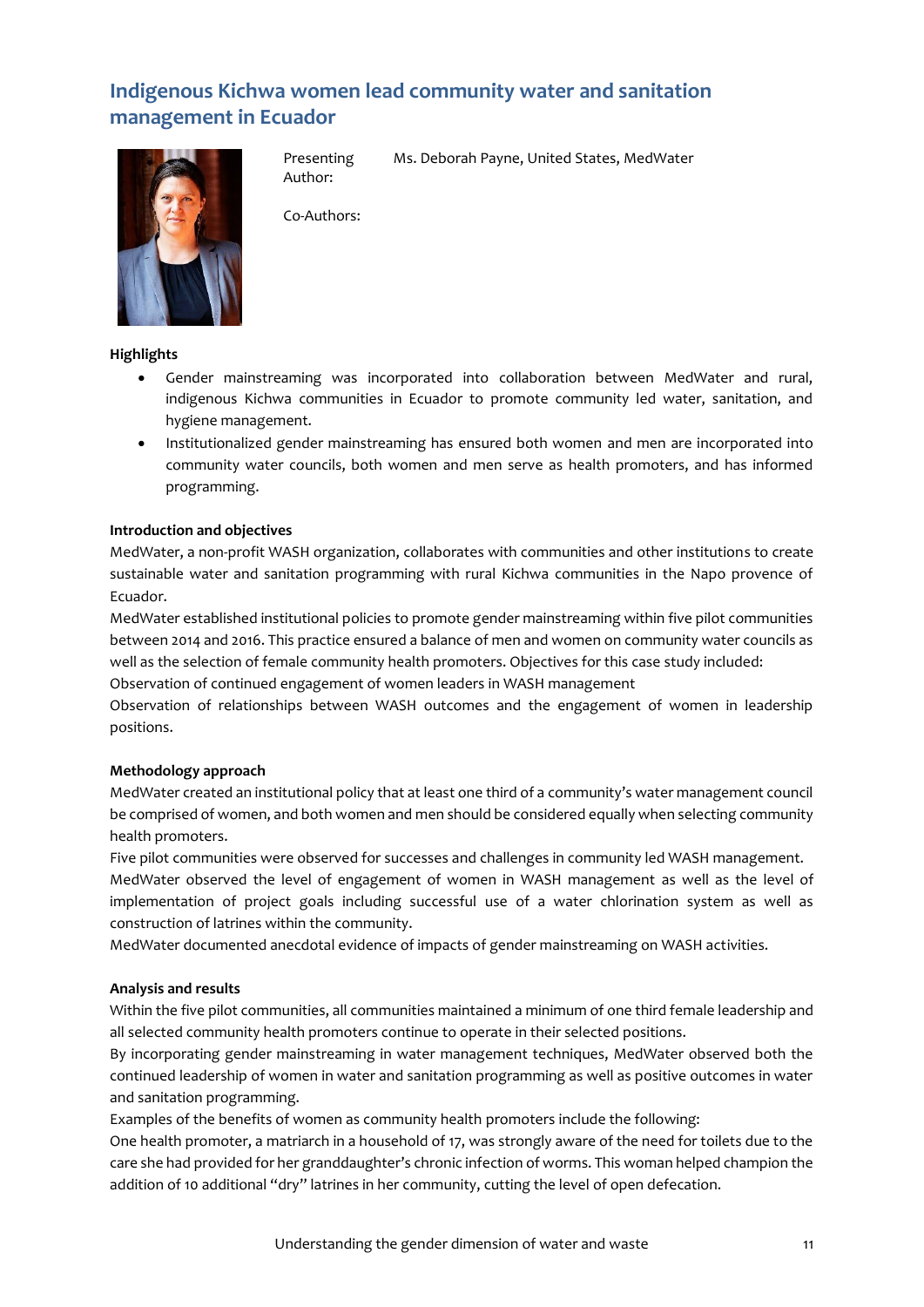Another female health promoter championed for stronger provisions for girls in schools to be able to manage female hygiene concerns.

A third female health promoter, aware of the standard lack of hand washing facilities in the home, installed tippy tap hand washing stations at each household where she trained. This practice led to the installation of over 75 additional hand washing stations in four communities.

#### **Conclusions and recommendation**

Establishing institutional policies regarding gender mainstreaming in the creation of water and sanitation committees and the selection of community health promoters can ensure women are engaged in WASH management in indigenous Kichwa communities. Rural indigenous women are frequently overlooked for leadership roles due to limited education. Alternately, life experiences of these women in care taking roles provides a highly contextualized skill set that is invaluable to the informed development of appropriate WASH programming. Engaging both women and men in the development of water and sanitation management activities ensures that goals are achievable and appropriate to the values of the community.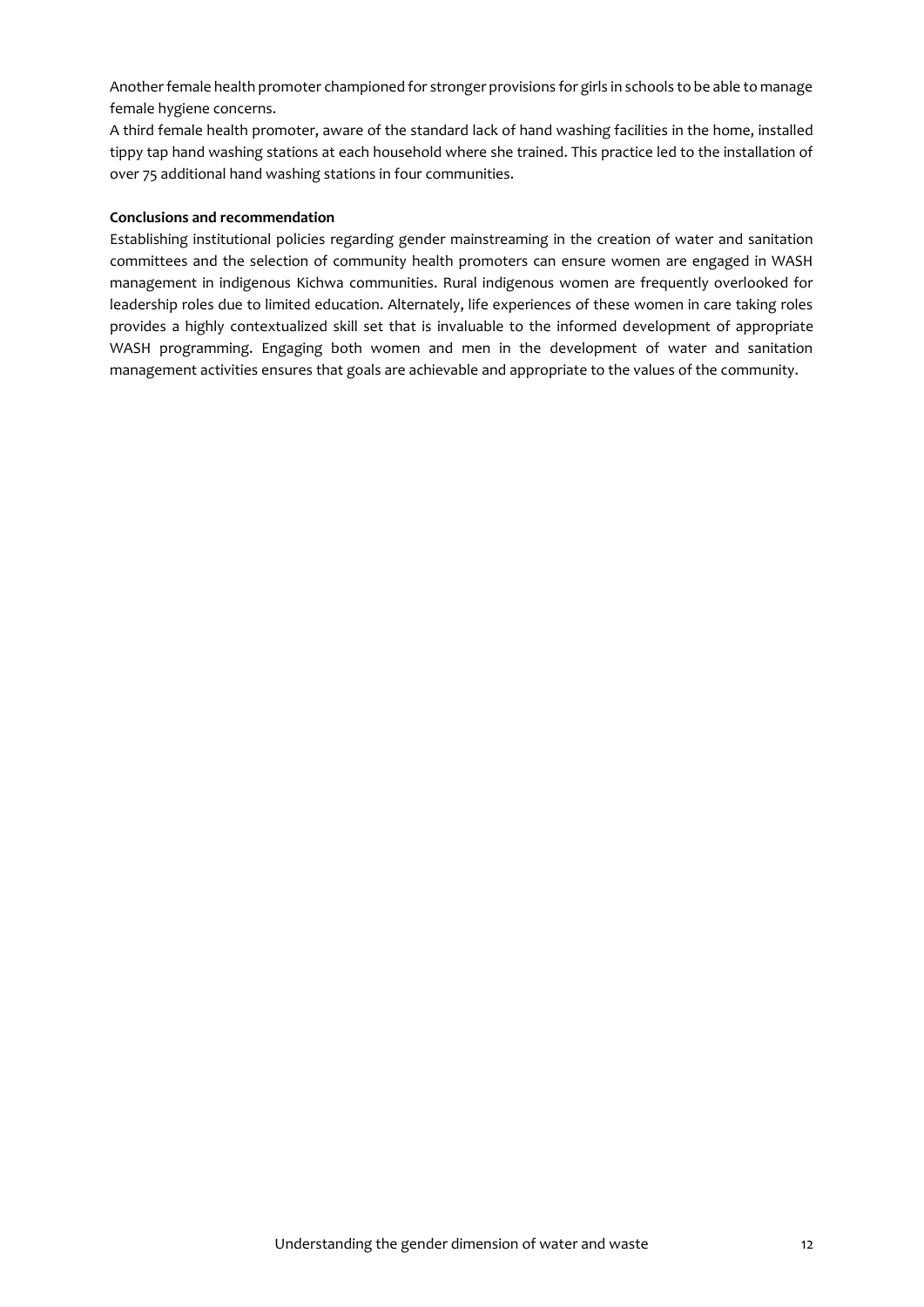## <span id="page-12-0"></span>**Mainstreaming gender into IWRM; a catchment learning approach**



Presenting Author:

Mr. Christian J. Chonya, Tanzania, World Wide Fund For Nature - UK

Co-Authors:

#### **Highlights**

IWRM is the official instrument for improving water resources in the Great Ruaha River Catchment. The NAWAPO and WRM Act of 2009 recognize the importance of mainstreaming gender in water resources management but it doesn't explain how should be implemented at the ground. Sustainable Water Access, Use and Management (SWAUM) pilot identified the need to adopt the catchment learning approach (MSP) for mainstreaming gender into water management. The pilot project made a recommendation on how best to improve gender mainstreaming in water resource management.

#### **Introduction and objectives**

The Great Ruaha River Catchment (GRRC) in Tanzania is critical to the lives of 2 million people dependent upon its freshwater ecosystem services; including livelihood such as agricultural activities and hydropower which provides almost half the country's electricity, and the Ruaha National Park as an important tourist attraction. Upstream over-abstraction has led to annual drying of GRR. Earlier initiatives failed to restore the year round flow, among other failures is none inclusion of all stakeholders especially women and girls to the only thought technical solution. Women often have a wealth of knowledge on the subject, but are often overlooked in the formulation of solution/projects and policies due to their lack of inclusion in water governance processes.

#### **Methodology approach**

SWAUM's approach has been to pilot a multi-stakeholder catchment learning process (2011-16). Our premise was that spaces/opportunities can be created which both bring all stakeholders together and enable them (i) to address existing conflicts and reduce disagreements (ii) to identify knowledge gaps and prepare for uncertainty, and (iii) to mitigate capacity constraints through better collective working. The approach is appropriate to integrating genders issues with water resources issues; it addresses; lack of practices efforts on the ground and meaningful integration of gender into the effort of water resources management restoration of river flows. Furthermore, the methodology is in alignment with the principles of national water legislation.

#### **Analysis and results**

The SWAUM pilot methodology mainly consisted several workshops and collaborative initiatives (CIs); involved all stakeholder groups; men and women of different age group and classes through a facilitated dialogue and debates. The process of mainstreaming gender starts from proposal writing, planning for the workshop and pre-interviews to the communities before inviting them to the workshop. For effective mainstreaming gender issues, most cases the first day of the workshop focused on hearing and learning from local stakeholders – women and men including tail enders and individuals, while the second days onwards, the local participants were joined by other stakeholders. Furthermore, specific interviews; situation and stakeholder analysis; institutional relationship interview – trying to understand norms, values and behavior; monitoring and evaluation; online communication (the use of project basecamp); and training of staff in different aspects both provided better understanding of gender dimension on water resources management. The CIs identified and championed by some members of the communities enhanced gender mainstreaming.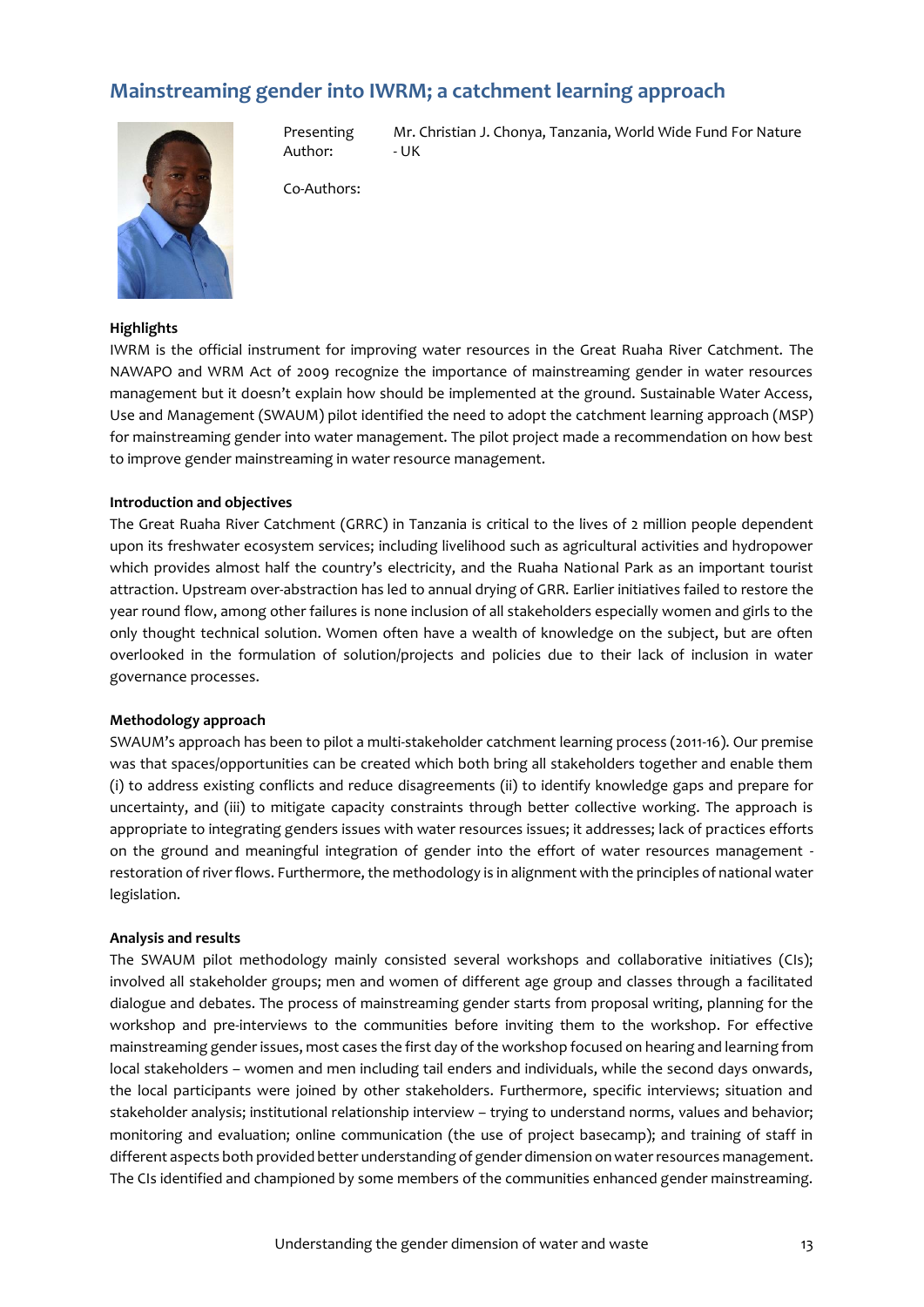According to Land use planning CI, realized that women are negatively affected, as they cannot access decision-making structures for land issues as easily as their male counterparts. Land issues are heavily influenced by customary and traditional practices, which give low priority to women.

#### **Conclusions and recommendation**

The process of demonstrating gendered approach to effective water resources management is difficult. The multi-stakeholder process (catchment learning approach) is demand – driven approach; allowing free dialogue and debate for all stakeholders, has showed its potential to improves mainstreaming gender issues to effective water resources management. The approach if adopted by the basins/catchments; improves dimension of integration: - the working relation within and cross sectors, integrate freshwater ecosystem conservation with WASH, engage and involve all the stakeholders – upstream and downstream users, and integrate practices, research and policy-making for improved decision making. Therefore, gender mainstreaming efforts is possible through working to those dimensions of integration, with well facilitated MSP by gender and water experts.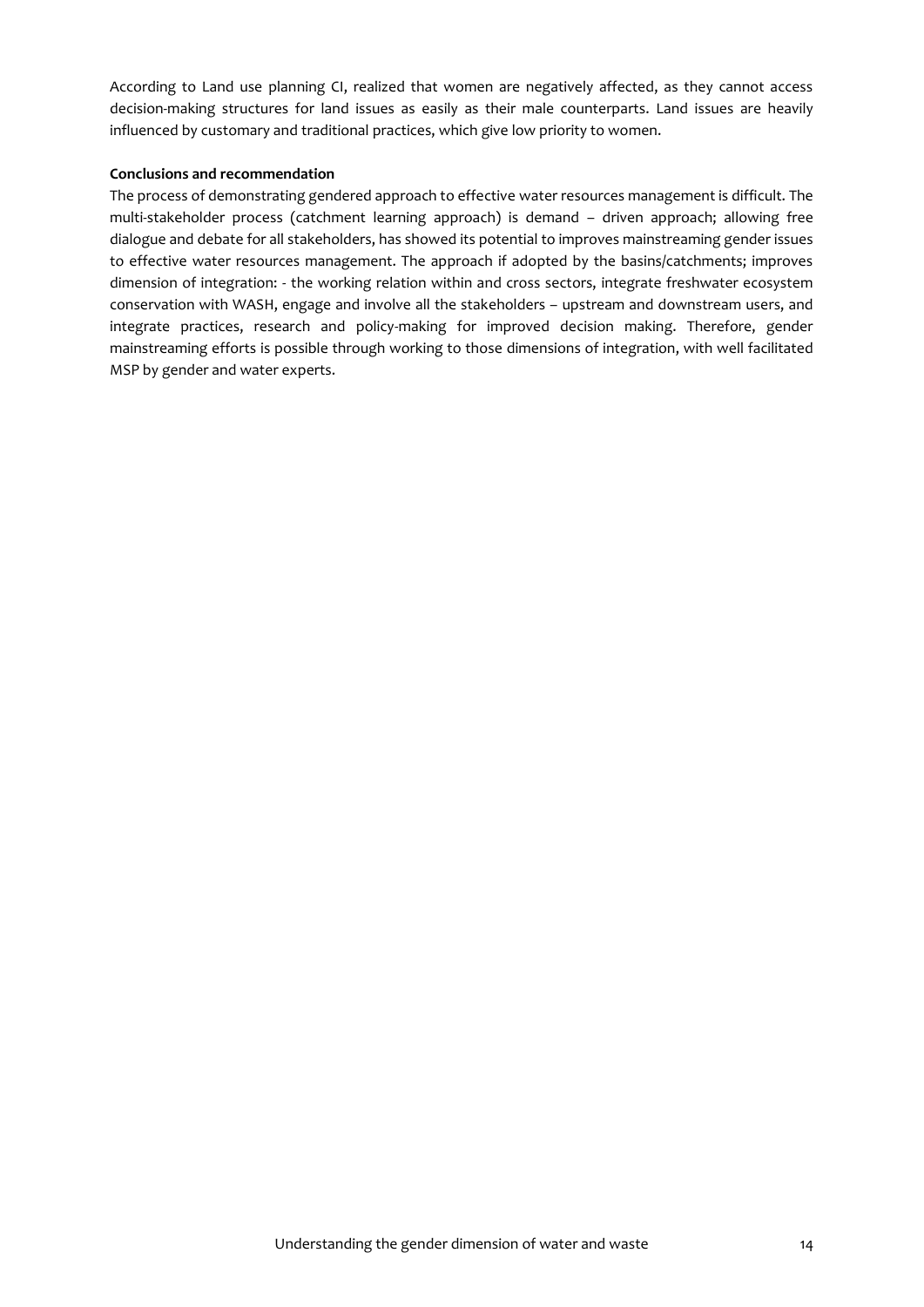# <span id="page-14-0"></span>**Participatory approach for ecologically sustainable sanitation**



Presenting Author:

Ms. Khaoula Lamzouri, Morocco, National Office of Electricity and Water (ONEE)

Co-Authors: Mr. M. MAHI, Morocco, National Office of Electricity and Water(ONEE) Prof. M. S. Ouattar and M. H. E. Bartali, Agronomic and Veterinary Institute Hassan II Prof. L. Maindi, Morocco, Cadi Ayyad University Prof. T. MASUNAGA, Japan, Faculty of Life and Environmental Science, Shimane University

#### **Highlights**

Alternative sanitation solution adapted with the variety of situations with a focus on small communities. A gender perspective, which seeks to ask for the best way to adapt the wastewater treatment systems for small communities.

Managerial, socio-economic and technical innovations aspects for adapt the wastewater treatment systems for small communities.

#### **Introduction and objectives**

Lack of sewerage system, control and environmental awareness are the main factors that cause the spread of disease, environmental degradation and gradually bacterial contamination of groundwater surface. Therefore, the sewage treatment is the ideal solution to this problem. The wastewater treatment system by an on-site could be beneficial to the rural Morocco.

The objectives of the project are to proposes a scheme covering the different technical aspects, management and institutional innovation, to meet the various constraints that characterize the rural areas. The project asks for the best way to adapt the wastewater treatment systems for small communities in MENA region.

#### **Methodology approach**

Village Talat Marghen, Subject of our study, located a few km from Marrakech.

Managerial and institutional aspect

In order to plan the major guidelines of our project to the time scale on the one hand, and identify solutions that respond most effectively to different problems and needs identified and the actions and resources needed to achieve these results, on the other hand. A methodology was followed taking into account the involvement of the population and gender approach (participants who benefited of all events with 50% are women), to analyze and identify the main actors and their roles in the field of planning and management of sanitation the site subject to our project.

The current approach involves a series of steps, including:

- Step 1. Diagnosis and description of the inventory knowledge of the environment.
- Step 2. Identification of problems and solutions.
- Step 3. Education / awareness of the people of the environmental challenges and opportunities to act on the environment.
- Step 4. Organization management and programming of actions, by strengthening the capacity of nongovernmental organizations (NGO) working in the field of the environment in general and in particular sanitation.

During the companion of awareness for programming of the main lines of our project, training on the design and operation of our wastewater treatment system (multi-soil-layering), the woman was present during the holding of the project activities. Through this approach, women have been able to participate in decisionmaking and in the success and sustainability of this project.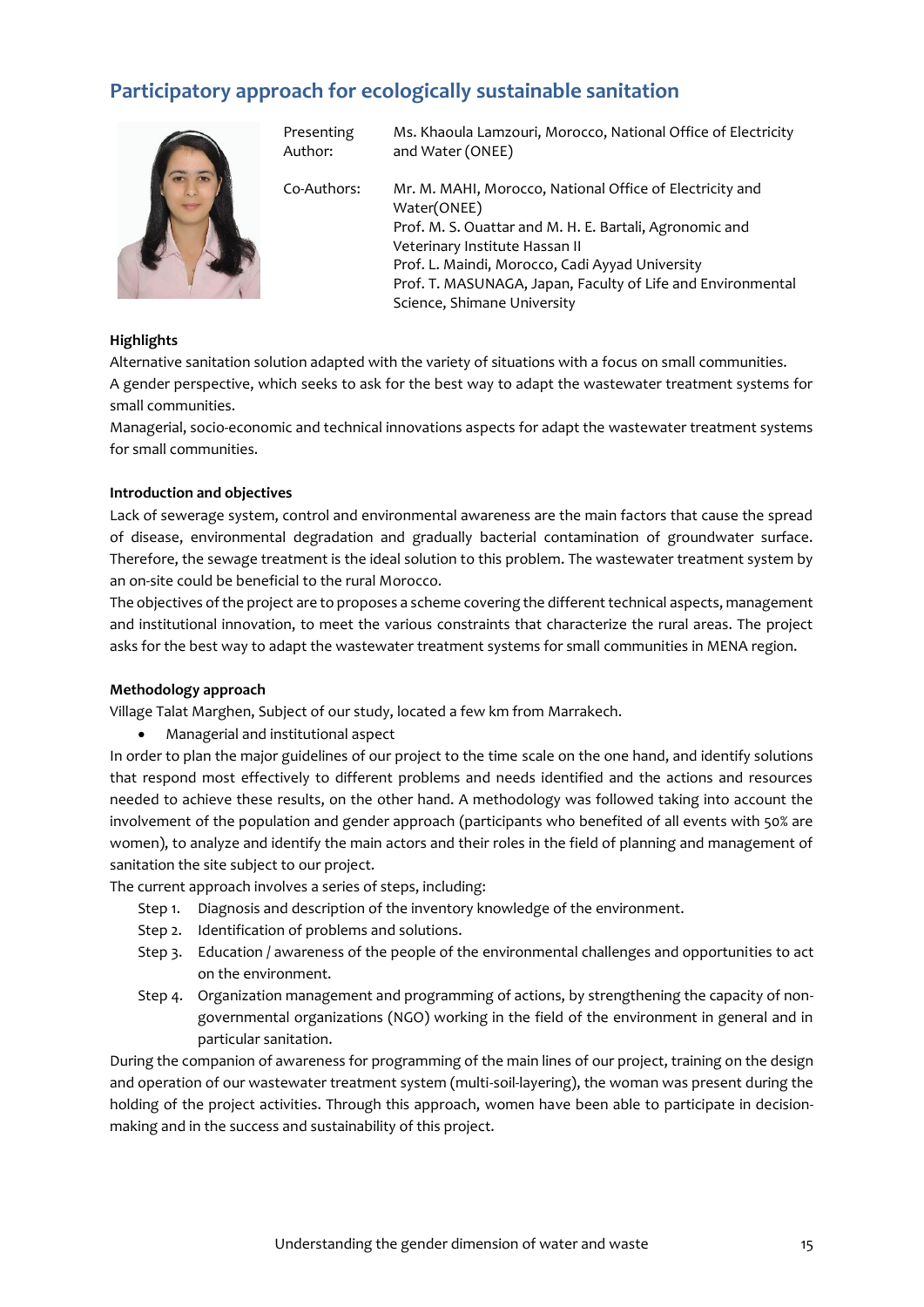Technical aspect

In order to complete a part of our objectives two pilot scale MSL systems have been installed in order to adapt the MSL in the Moroccan rural context.

#### **Analysis and results**

The companion of awareness was crowned by the acceptance of the entire project by the people. The result of planning the technical, institutional, and managerial aspect phase for this project is built upon two fundamental principles: direct involvement of stakeholders in the approach used to decide between various alternatives and the sustainability of the sanitation service as it stems from the previous principle of direct involvement.

The results of the statistical analysis showed the benefits of setting up an association for the management and operation of the sewer system.

Moreover, and in relation to the technical aspect, the results show, that multi-soil-layering technology successfully used in the pilot-scale and full-scale. In effect, excellent efficiency was obtained in the pilot and full-scale fed with real wastewater. Multi-soil-layering system could be feasible to apply in full-scale systems at rural area in Morocco, if sufficient conditions were supplied.

We have tried throughout this project based on a participatory approach of the population and especially of the woman for the realization of the different phases of the project. After the completion of the project, we anticipate that women will benefit from the implementation of this project through the development of handicraft associations using treated wastewater by the MSL system and reeds.

#### **Conclusions and recommendation**

The results emerging from this pilot case can be extrapolated for national use. According to our results, the implementation of rural sanitation projects should be based on a participatory approach, organized in an integrated manner so as to involve decision makers and users. The basic principles of this approach are: Participation, integration, the organization of populations, the organization of populations and the partnership and contractual relationships.

The results show also, that multi-soil-layering technology successfully used in the pilot-scale and full-scale. In effect, excellent efficiency was obtained in the pilot and full-scale fed with real wastewater.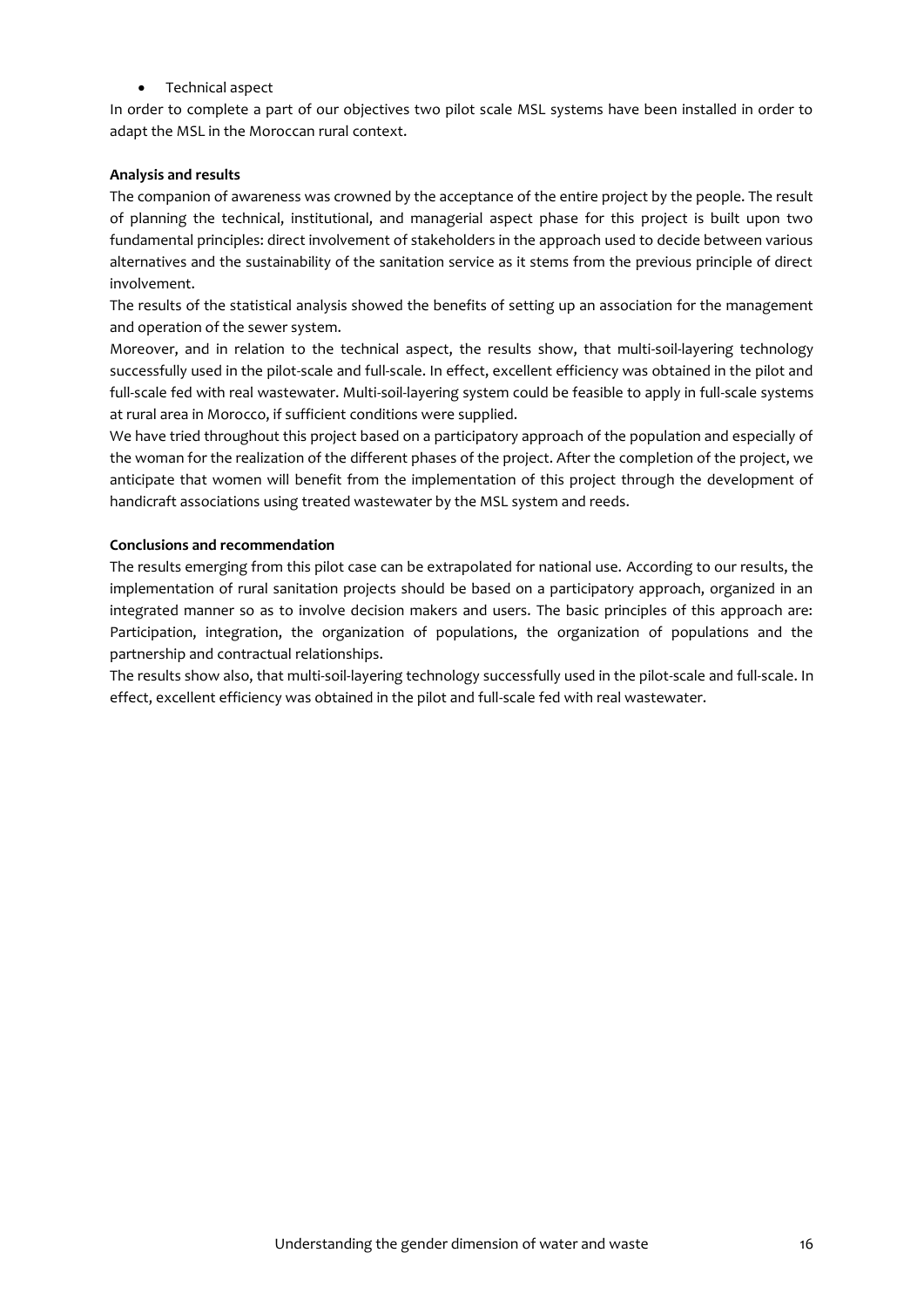# <span id="page-16-0"></span>**Safe drinking water: does community participation in decision-making affect impact?**



Presenting Author:

Dr. Anna Tompsett, Sweden, Stockholm University

Co-Authors: Dr. Malgosia Madajewicz, United States Mr. Ahasan Habib, Bangladesh, NGO Forum for Public Health

#### **Highlights**

Evidence from a randomized experiment in Bangladesh shows that delegating decision-making authority to communities increases the impact of a program to improve access to safe drinking water, relative to a topdown approach, but only when the intervention mandates the involvement of women and the poor; and controls the influence of elites.

#### **Introduction and objectives**

Many believe that participation in decision-making by intended beneficiaries of programs to improve access to safe drinking water, particularly women, leads to better outcomes: improving project targeting; increasing 'buy–in'; and generating a 'sense of ownership' over project assets. However, participation is expensive and time-consuming, and programs in which communities participate in decision-making may be more susceptible to 'capture' by powerful community members. Much of the early evidence in support of this hypothesis is probably biased, since the choice of a decision-making structure is likely to be correlated with other project characteristics that also influence project impact. Our study uses a randomized experiment to provide causal evidence on this question.

#### **Methodology approach**

We randomly assigned different decision-making processes to communities receiving an otherwise identical intervention, a package of subsidies and technical advice to improve access to safe drinking water. The decision-making processes assigned included one top-down process and two participatory processes. Under the top-down process, project staff took all decisions, using information from the community. Under one participatory process, the 'community participation approach', the community took all decisions using their own internal decision-making processes. Under the other, the 'regulated community participation approach' the community took all decisions by consensus at a meeting at which women and the poor had to be represented.

#### **Analysis and results**

Access to safe drinking water increased by 14 percentage points in villages that used the top down approach, 15 percentage points under the community participation approach, and 26 percentage points, (67% more than under the other two treatments), in villages which were assigned to the regulated community participation approach. The top down process uses local information less effectively, and installs fewer sources than under the two participatory processes. Under the community process, elite control constrains access to safe water sources. The regulated community process expands and diversifies the group of people who participate in decision-making relative to the other two approaches, including with respect to gender, and it results in bargaining that limits the influence of elites.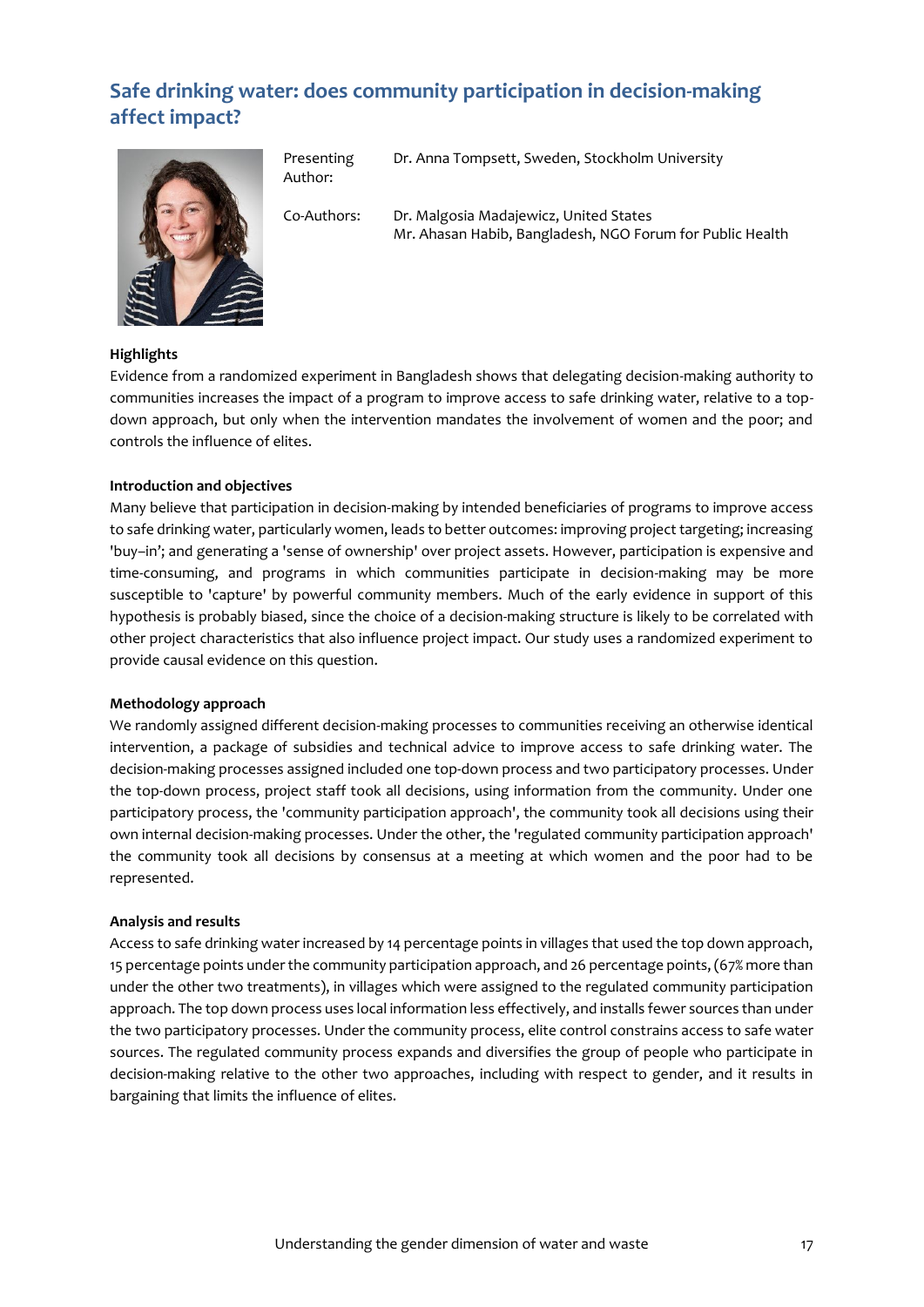Our results confirm that involving communities in decision-making can lead to greater project impacts, in terms of access to safe drinking water. However, the results also suggest that these greater impacts may not be realized, when communities are involved in decision-making without measures to avoid co-option of the decision-making process by influential groups or individuals, and without ensuring the representation of the poor and women.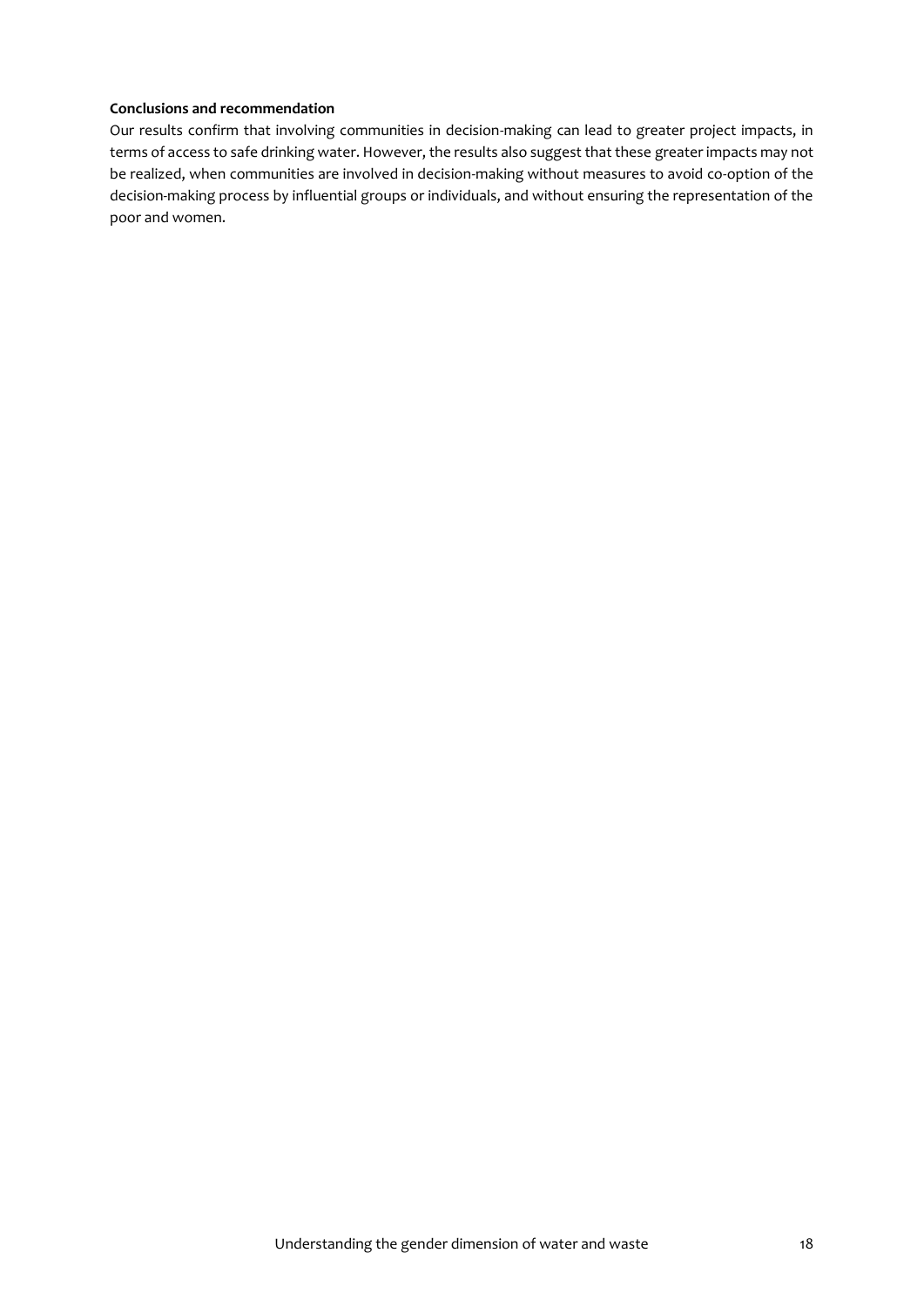### <span id="page-18-0"></span>**Women as agents of change in faecal sludge management**



Presenting Author:

Ms. Maren Heuvels, Germany, BORDA

Co-Authors: Ms. Susmita Sinha, India, The Consortium for DEWATS Dissemination (CDD) Society

#### **Highlights**

Faecal Sludge Management as a men's domain? While women are highly underrepresented in the sector, the case of Devanahalli show that women can be at the core of an innovative and technology-focused project on city scale. The case study presents key factors and recommendations for women's involvement in wastewater management.

#### **Introduction and objectives**

Sustainable faecal sludge management is imperative for sustainable urban development. But developing economies are lacking significant numbers of water professionals. As countries face the overwhelming demand for professionals, the numbers of female water professionals remains low. There is a need to acknowledge women as agents of change in the sector. The objective of the case study is to not only give an overview of the data on gender representation in the sector, but also explore how women in a specific case became key drivers for change. The objective is to identify the enabling factors for women to become wastewater champions.

#### **Methodology approach**

The case study draws its learnings from a pilot project funded by the Bill and Melinda Gates Foundation and carried out by BORDA and CDD in India 2014-2015. The aim of the project is to ensure efficient treatment of faecal sludge in the town of Devanahalli, to ensure safe reuse of treatment by-products, and demonstrate possible business opportunities with by-products. The case study focuses on the role of women in project development, implementation and now in the operation phase. Main stakeholders have been and still are local women, the case study identifies key factors and obstacles for women's involvement.

#### **Analysis and results**

Many recognize the role of women in the water sector mostly as recipients of services or at an unpaid rural community management level. In an IWA study covering 15 developing countries, only an average of 16.7% of the workforce were female professionals. This is not only a matter of inclusion but also about increasing quality and sustainability. Various studies show companies with a higher percentage of women on all levels performed significantly better than their all-male counterparts. With the diverse customer base of the water sector, a gender-diverse staff structure is a business advantage. The importance of women for professional management of water and sanitation is slowly getting recognized on a global level. Despite these acknowledgements, the numbers of female water professionals worldwide remains low. Main obstacles lie not only within local socio-cultural norms but within gender-based discrimination, unequal opportunities, and lack of representation in professional environments. However, the Devanahalli women's professional understanding of the technical, political, and managerial project aspects, the ability to take risks, the ability to identify with the problem, empathy and human connectedness, and the ability to see the larger environmental and public health benefits are key factors for the project success.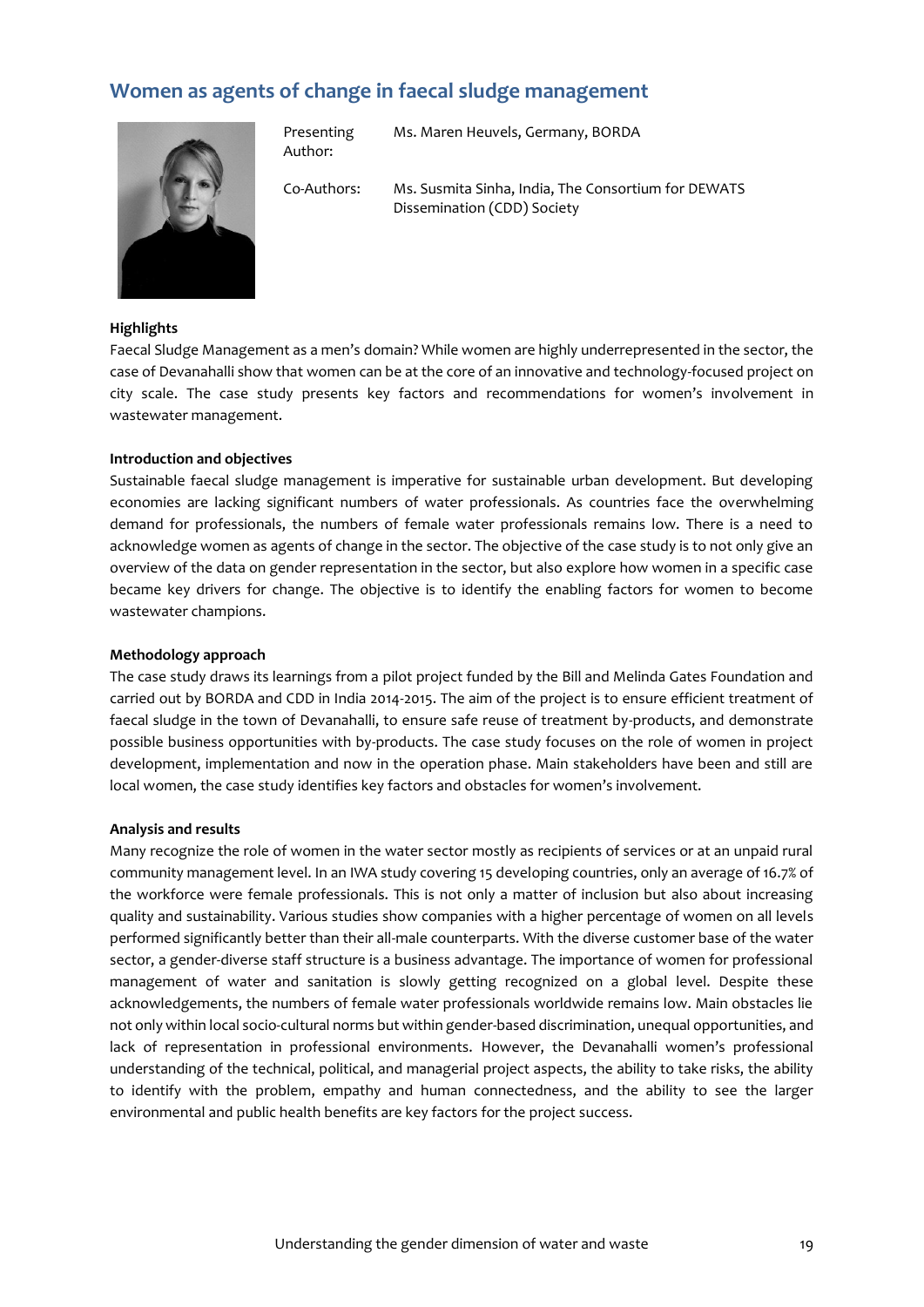The case study highlights how women can be the key to successful wastewater management on town scale. The women's professional understanding of the subject and their knowhow to provide inputs from design to implementation, management and governance, their relatedness and empathy with all stakeholders involved in the matter, their ability to sustain behaviour change, and the acknowledgement of the importance of relationships are an example of how the sector could look like if women are given the opportunity to be water professionals. The main obstacles need to be addressed by all involved stakeholders, from government to utilities and implementing partners.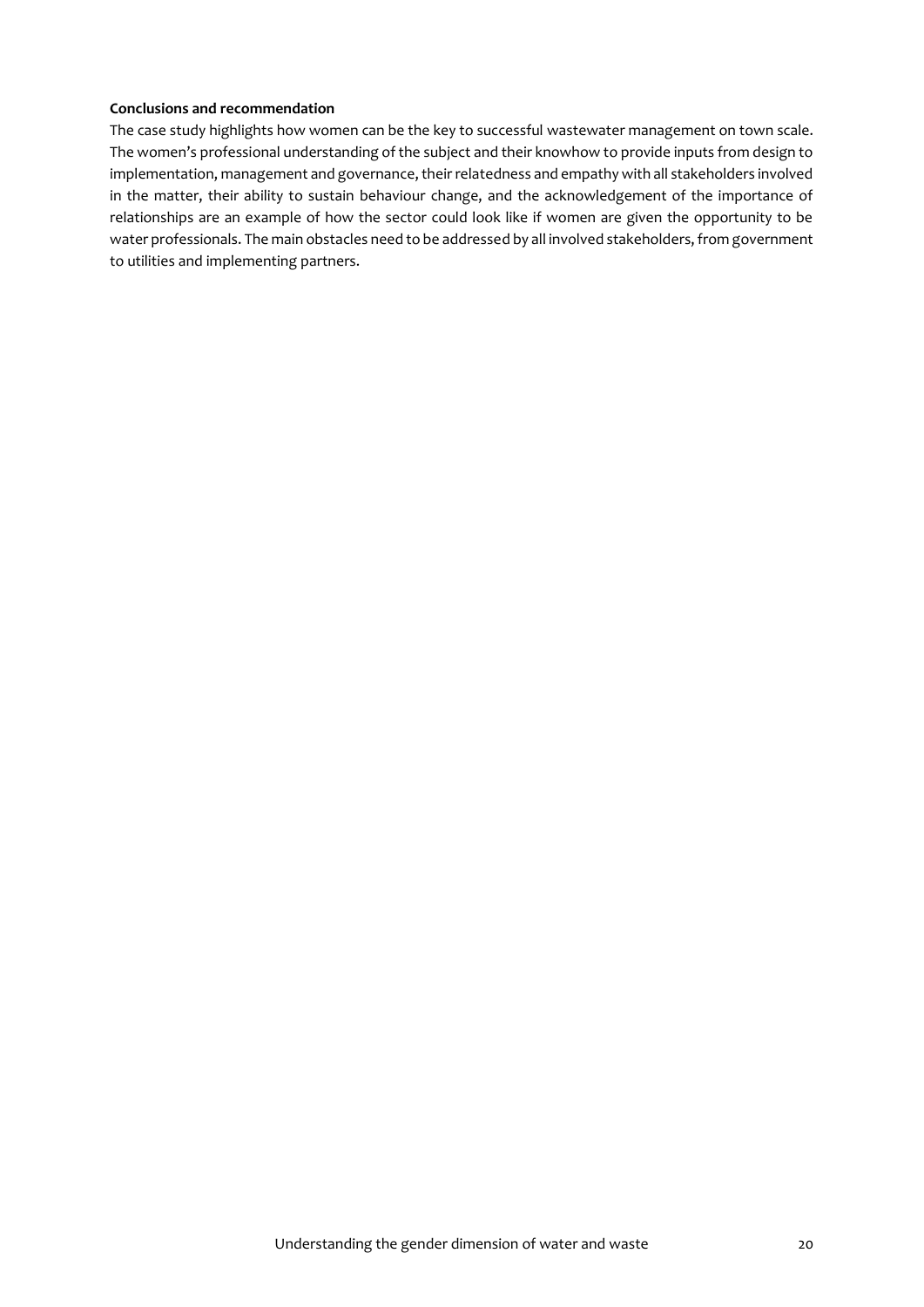# <span id="page-20-0"></span>**Women as agents of change in transboundary water and wastewater governance**



Presenting Author:

Dr. Mark Smith, Director of the IUCN Global Water Programme

Co-Authors: Dr. Isabelle Fauconnier, Switzerland, Global Water Programme Safa Fanaian, Research Fellow, SaciWATERs Vishwaranjan Sinha, Project Officer, IUCN Asia Regional Office Bounthavivanh Mixap, Mekong Regional Water Governance Program, Oxfam

**Highlights**

- Analyses how women generate behavioural and institutional change in transboundary water and wastewater governance
- Contributes case studies on women as agents of change in water governance around the world
- Provides recommendations for monitoring and support of actions of women in transboundary water and wastewater governance

#### **Introduction and objectives**

This paper analyses how women play key roles in generating behavioural and institutional change in transboundary water and wastewater governance, at multiple levels and scales.Using evidence from practice and data around the world, this work will illustrate and analyse the role of women as agents of change in transboundary water and wastewater governance. The study will conclude with recommendations to help increase women's active involvement in transboundary water resources and wastewater planning and policy making through targeted interventions and improved monitoring tools.

#### **Methodology approach**

The study will use (1) literature review; (2) secondary data collection and analysis; (3) case study preparation including field visits and key informant interviews; and (4) expert practitioner and policy-maker interviews. Cases and data will be sourced from organisations active on the ground and at regional and global levels in supporting or researching transboundary cooperation and women's inclusion in water governance. The cases include examples from India/Bangladesh, Honduras/El Salvador, and Cambodia/Vietnam.

#### **Analysis and results**

The dimension of gender is not commonly associated with transboundary water governance because transboundary issues are often tackled with reasoning at state-to-state levels and in terms of "national interests." In fact, women act as major users of the resource through their productive and domestic activities, as knowledge holders about the resource and how it is managed locally and across borders, as champions for the resource and the ecosystem services it provides now and for future generations, and as decisionmakers around the resource in local to national and regional roles. Yet prevailing cultural and political practices in many countries mean that their roles are often overlooked, misunderstood, or constrained. Drawing from theory and practice on systemic change processes and gender inclusion, and using evidence from the case studies, interviews and data described above, the analysis will delve into each of these dimensions: women's use, knowledge, leadership and decision-making around water and wastewater. It will shed light on the levers that women can access to effect change in water and wastewater management at the level of their communities, nations and regions and across sectoral boundaries, and on the enabling conditions for accelerating women's drive for change.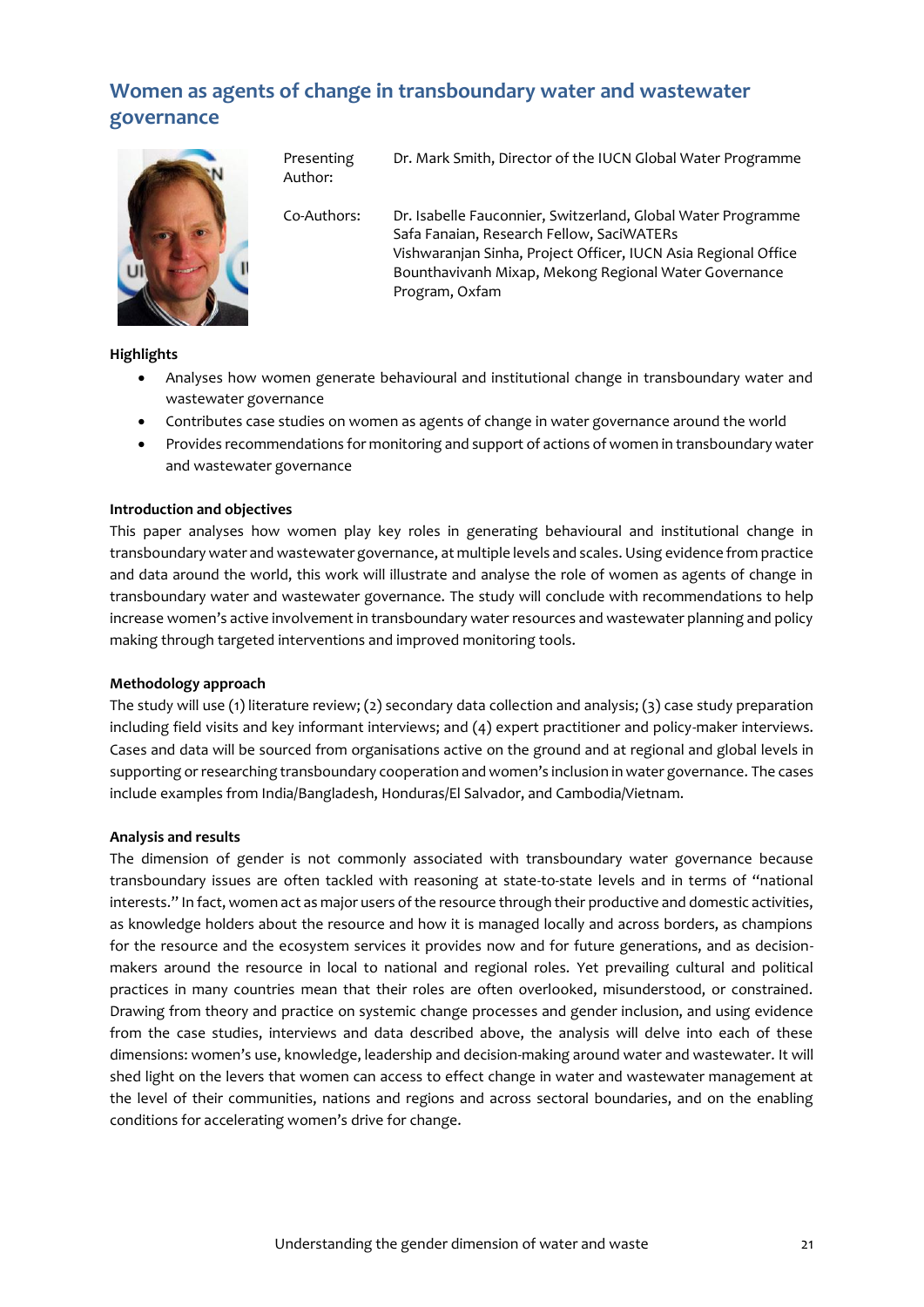The paper will conclude with a set of recommendations on how the roles and leadership of women in transboundary water governance can be monitored and supported, making reference to the kinds of indicators, project design and institutional design measures that will be most gender-responsive. Improved recognition of the role of women as agents of change in TB water governance will help to accelerate the desired changes that translate to a more sustainable resource for all humans and for nature.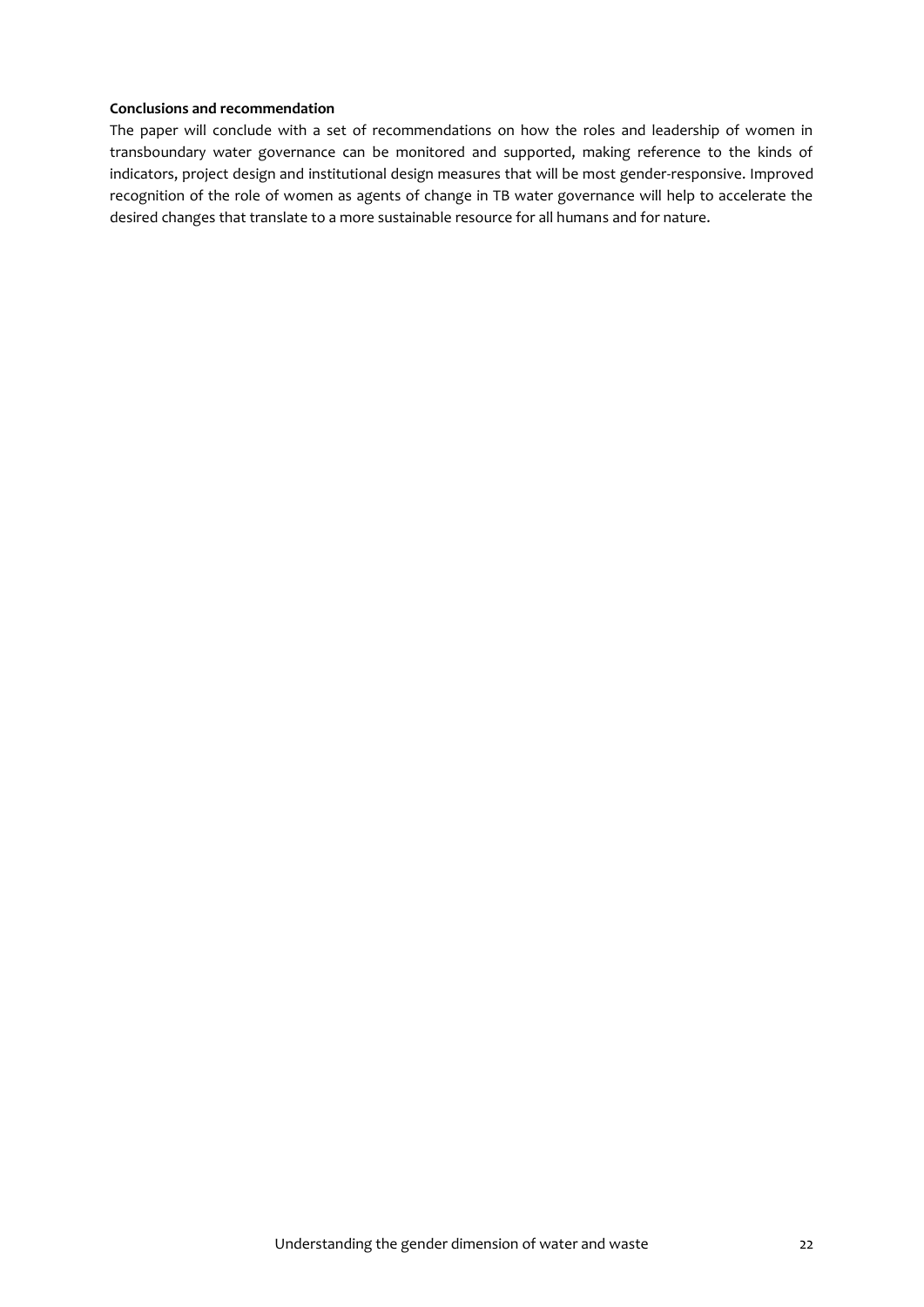## <span id="page-22-0"></span>**Poster: Better wash services lead to educational progressions for girls**



Presenting Author:

Dr. Dorice Agol, Kenya, Independent Consultant

Co-Authors: Peter Harvey Javier Maíllo

#### **Highlights**

The presence of water and sanitation facilities in schools can increase female-to-male enrolment ratios and reduce repetition and drop-out-rates for girls. This is because more girls are likely to enrol and are less likely to repeat grades and drop-out in schools with water and sanitation facilities.

#### **Introduction and objectives**

Poor water, sanitation and hygiene (WASH) is a common barrier to educational progression in developing countries. This paper highlights the need for WASH facilities in schools, as an important aspect of promoting quality education for girls. The paper aims to explore the relationship between water and sanitation facilities and educational progression, mainly for girls. It shows that improved water and sanitation in schools can increase learning and educational proficiency for girls. The analyses were conducted on linkages between female-to-male enrolment ratios, repetition and dropout rates with sanitation and water supply situation in schools and were disaggregated by gender and grade.

#### **Methodology approach**

Datasets were obtained from the national Education Management Information System (EMIS) for approximately 10,000 schools. The most relevant variables were selected for the analysis, including numbers of students enrolled, numbers who repeated and numbers who dropped out, number of toilets and whether considered adequate or not, and number and type of available water sources.

Prior to the analysis, the datasets were sorted and cleaned to remove irregularities. The analysis was disaggregated by gender and grade (1-12)

#### **Analysis and results**

Lack of WASH facilities negatively influenced girls' enrolment in schools. Female-to-male ratios were lower in schools with no toilets compared to schools with 20 or less students per toilet. At grade 8 more girls had enrolled in schools with good toilet provision, most likely due to the critical need for adequate toilet facilities during their menstrual cycle. Further results confirmed significant gender differences in drop-out rates, particularly between schools with inadequate WASH and those with adequate WASH. Certainly, without adequate WASH facilities, girls during their menstrual cycle are more likely to drop out if they repeatedly experience difficulties in managing their hygiene every month. Significant disparities were quite obvious in grades 6, 7, 8 and 9. Practically, it would be difficult for girls who experience their menstrual cycle to remain in class or school and queue up for crowded toilets with no water and most would choose to remain at home to manage their personal hygiene.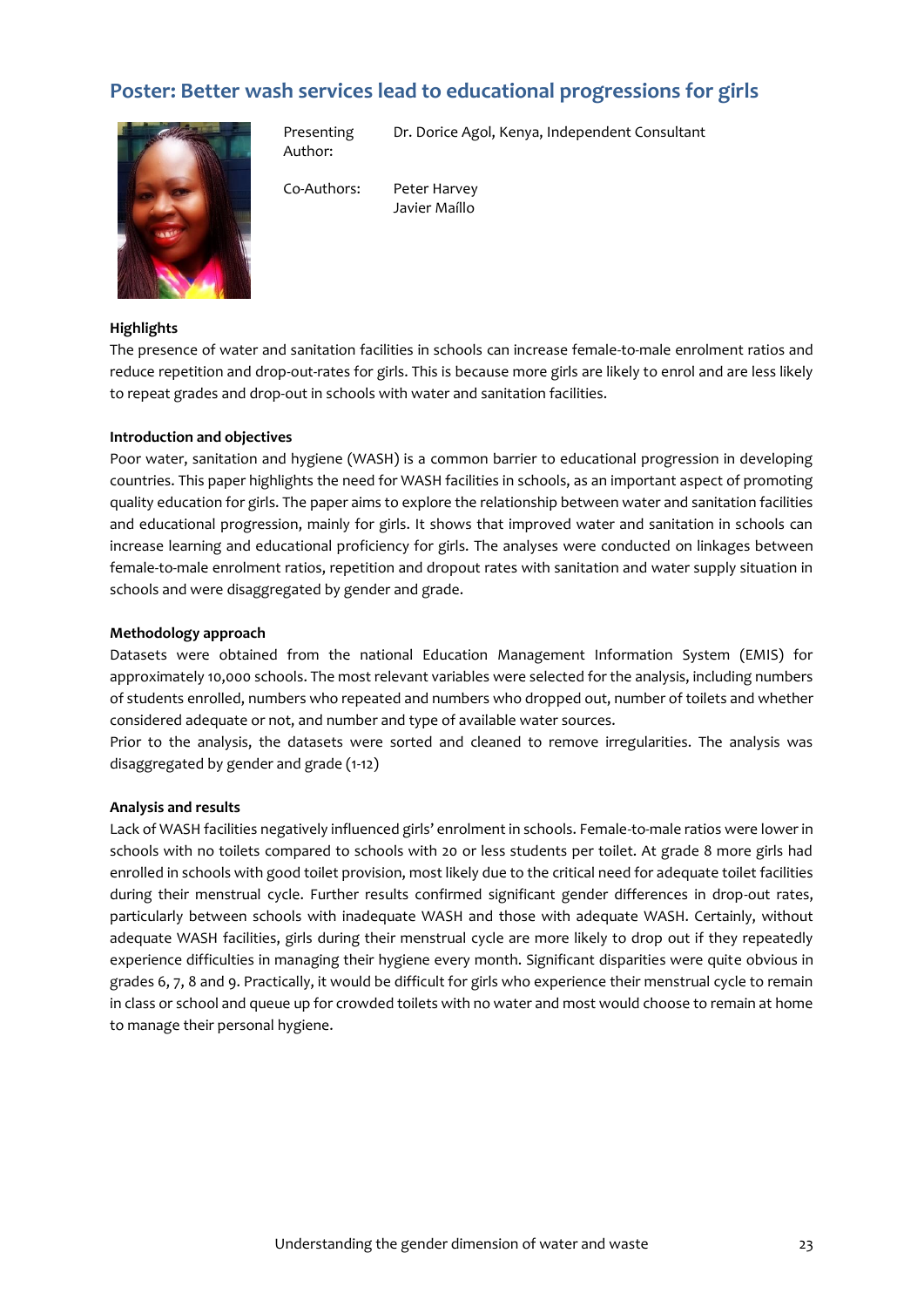The benefits of improved WASH in schools have been proven and include better-quality education and improved health. To build a good evidence base for WASH interventions in schools, a monitoring system should include detailed WASH information on quality of the facilities and services provided. Additional information such as proximity of the facilities to schools, whether they are seasonal/permanent (e.g. water sources) are very useful. An analysis of WASH facilities gives understanding of its critical role especially for girls who need to manage their menstrual hygiene. Certainly, WASH programmes requires serious considerations of gender at all levels of learning.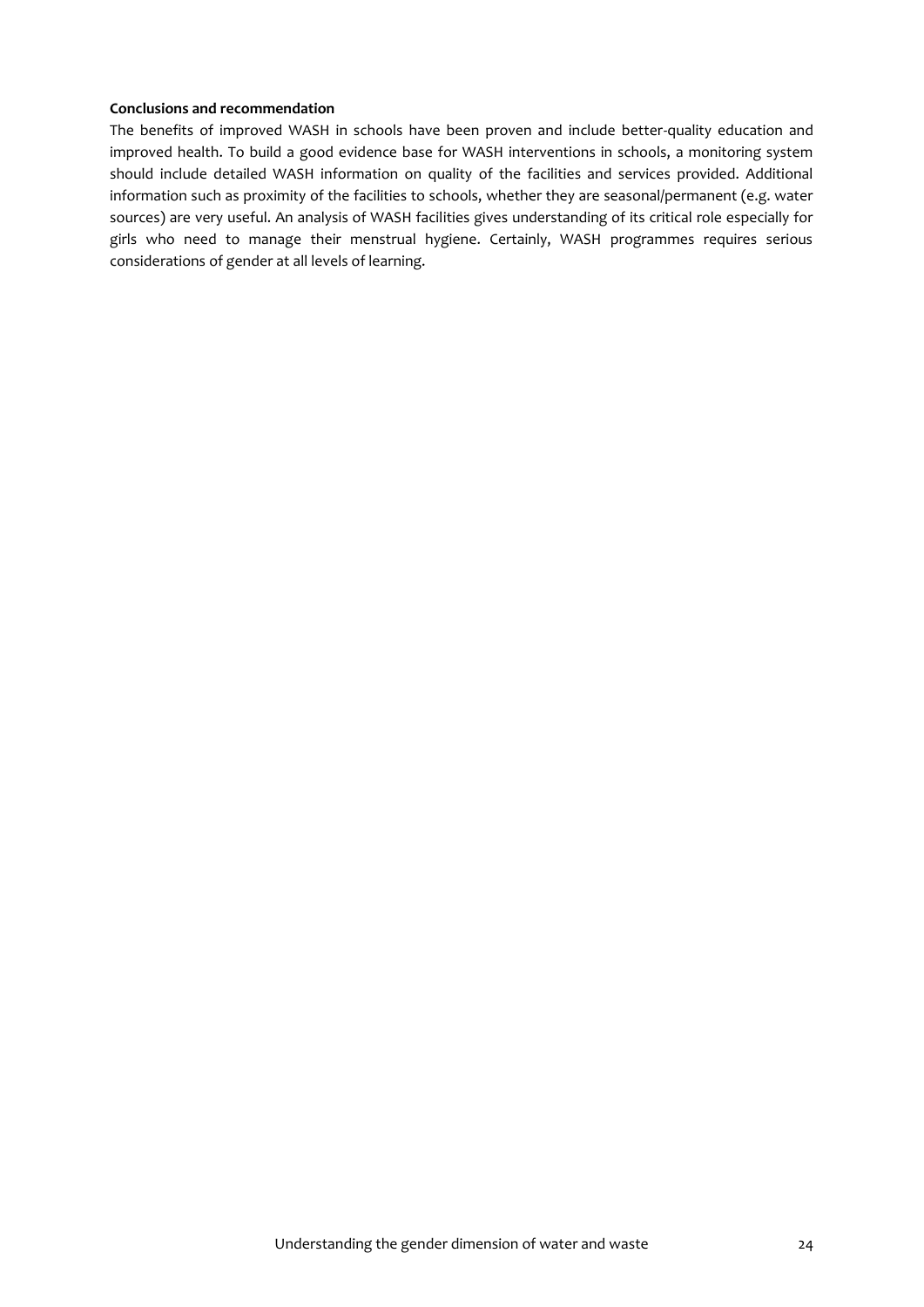## <span id="page-24-0"></span>**Poster: Gender awareness in water and waste in Central Asia**



Presenting Author: Ms. Elena Tsay, Uzbekistan, UNESCO Tashkent Office

Co-Authors: Ms. Oksana Tsay, Uzbekistan, Kh.M. Abdullayev Institute of Geology and Geophysics Mr. Denis Tsay, Uzbekistan, School №61, "iHoops" company

#### **Highlights**

The goal of the study is to visualize the comprehensive assessment of the survey results on gender awareness of organizations and projects in water sector of Central Asia (CA) using a geographic information system (GIS).

#### **Introduction and objectives**

- An analysis of the current state of gender sensitive issues in the management of water and land resources has been undertaken by the Scientific Information Center of the Interstate Coordination Water Commission of Central Asia;
- The interpretation of the results of the survey aimed at identifying gender awareness of representatives of organizations and projects in the water sector of CA has been made, as well as a comparative analysis of the countries.

This particular case study has shown how gender is incorporated in water in CA.

#### **Methodology approach**

To what extent water professionals of CA are competent in gender-sensitive aspects of water management? Women are recognized as important actors in water management and gender mainstreaming is an integral part of IWRM.

Since gender is a socially constructed definition of women and men, social survey on gender awareness of water specialists in the region was chosen. The survey results are presented visually using GIS which allowed to carry out a comparative analysis of the data. GIS is the most effective and innovative means of analysis, evaluation and visualization of sociological studies based on demographic and other data.

#### **Analysis and results**

Thus, research has shown that water management organizations of CA countries are aware of the gender dimension in the management of land and water resources, and most of them supported the need to integrate gender issues into the work of the water management organizations, as well as agree on the lack of information on gender issues in water resources management. At the same time, gender according to the respondents, are being underplayed, with the exception of Kyrgyz Republic. In general, there is the active position of the representatives of Kazakhstan and Kyrgyz Republic in the promotion of gender issues in the water sector and the relatively passive of the representatives of Turkmenistan.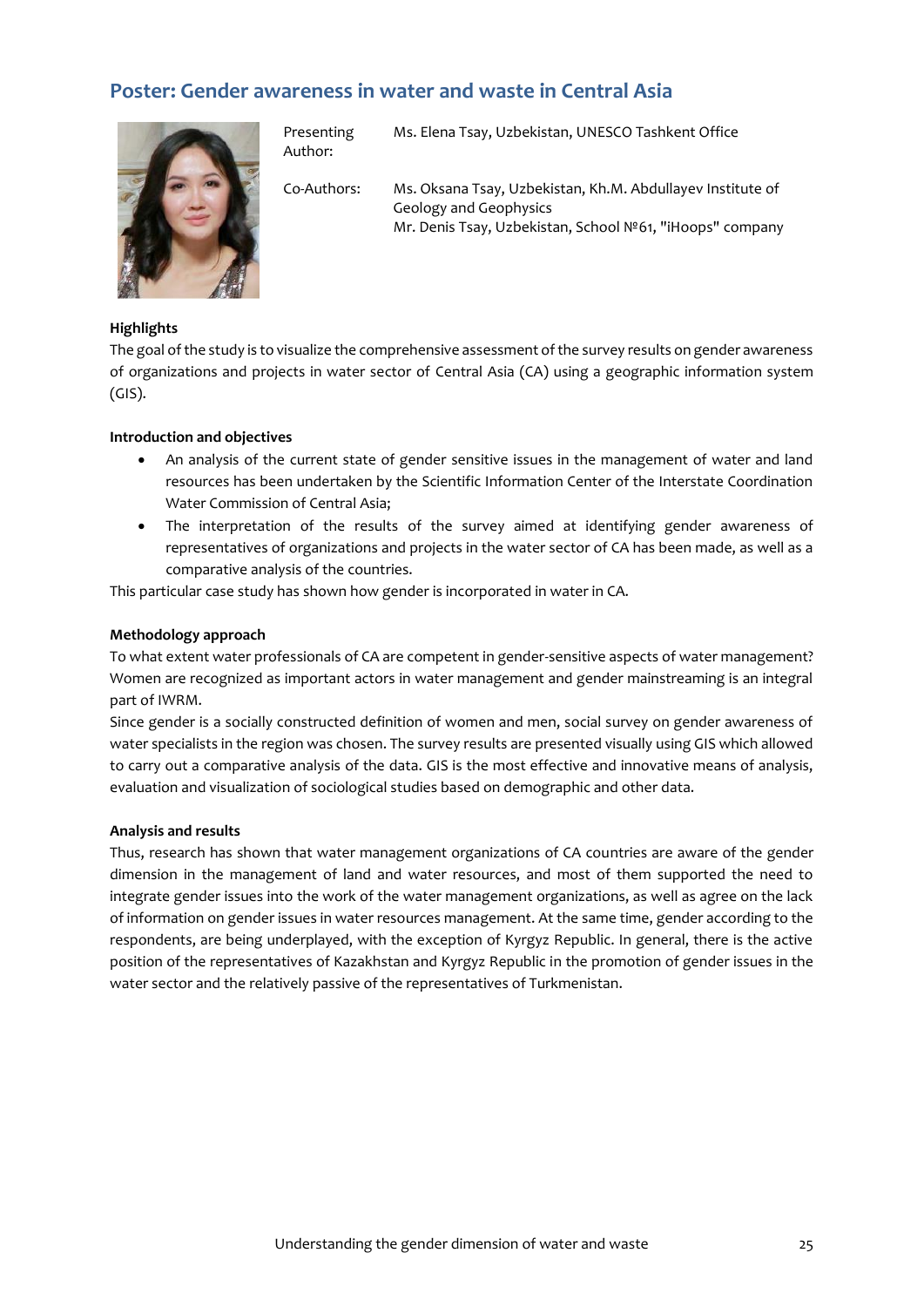Analysis of the current state of gender mainstreaming in the management of water and land resources showed that, along with the existing problems of gender equality in the water CA sector, expressed by women's limitations in decision-making, access to resources, there is a trend change in the situation for the better, in particular by carrying out joint projects aimed at increasing awareness of gender issues in water resources management at the macro and micro levels.

This issue needs further research with a focus on gender mainsteaming in water management that will be implemented by the UNESCO Tashkent Office within the EU Programme "Sustainable management of water resources in Uzbekistan".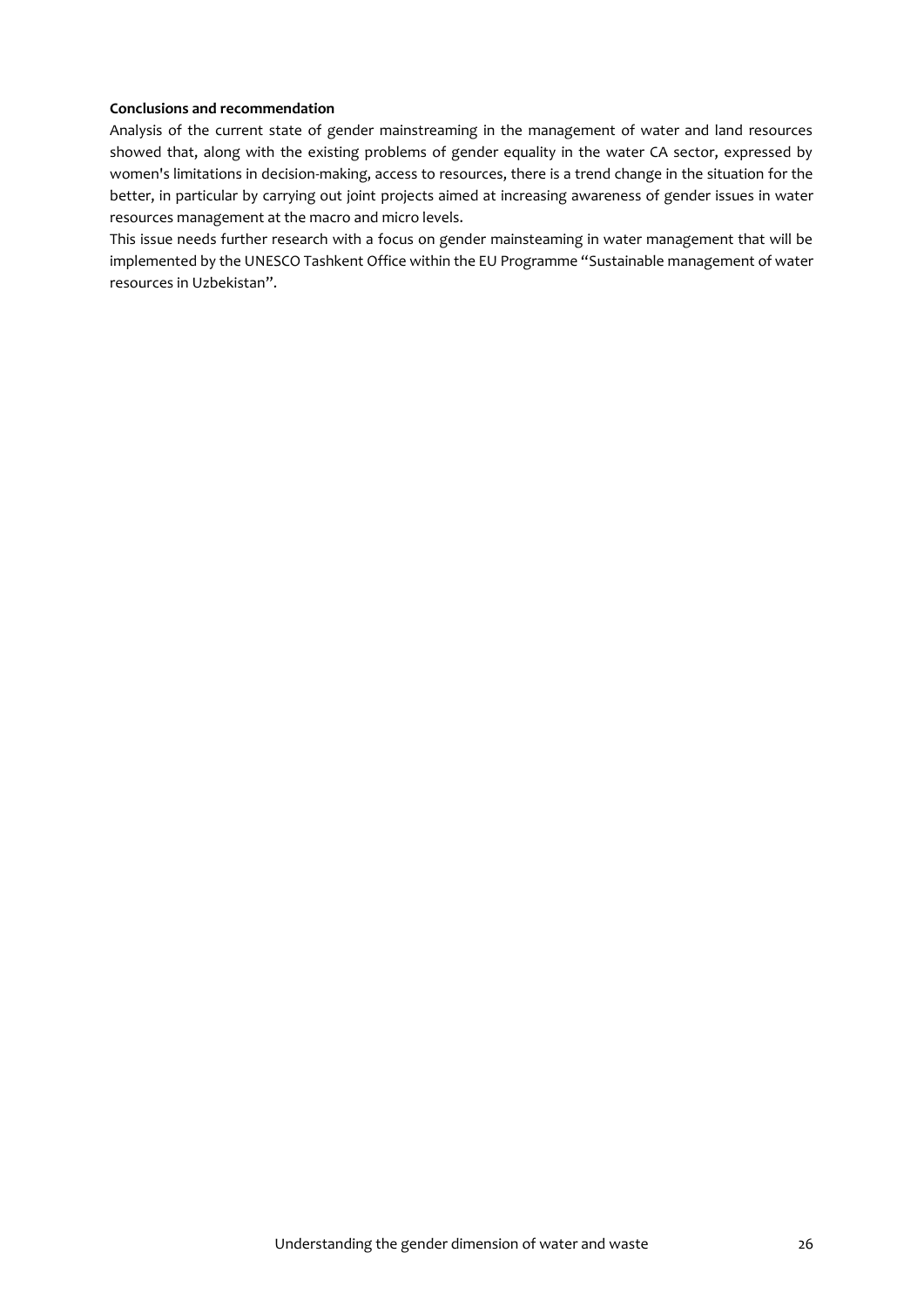# <span id="page-26-0"></span>**Poster: Mainstreaming gender in WASH programmes for social transformation and empowerment**



Presenting Author: Mr. Riad Imam Mahmud, Bangladesh, Max Foundation

Co-Authors: Mr. M.M. Ahidul Islam Kazal, Program Manager, Max Foundation Ms. Rabeya Sultana, Gender and Water Training Specialist, GWAPB

#### **Highlights**

- Women can be key agents for change when involved in sanitation management. Their involvement is crucial for human health and national socio-economic development.
- Empowering women means increasing their economic, social, political and physical strength.
- The process of social transformation needs more research at the individual and structural level.

#### **Introduction and objectives**

Poor sanitation management impacts women's health, dignity, safety and socio-economic status. Max Foundation addresses these challenges in the coastal areas of Bangladesh together with technical advice from the Gender and Water Programme Bangladesh in order to streamline gender issues in its WASH programmes. In Bangladesh, there is limited research on the social exclusion of women in WASH initiatives and most of the research fails to incorporate gender-disaggregated data. This results in a lack of recognition for the challenges women face. This case study demonstrates that the integration of multiple dimensions of women's empowerment into WASH management leads to sustainable and advanced development, poverty reduction and human rights for all.

#### **Methodology approach**

This case study addresses the following research question: How we can catalyse transformative change that enables women and girls to empower themselves effectively and sustainably in partnership with men and the wider community? Women in Bangladesh are the primary users, providers, and managers of water and hygiene in their households. Their empowerment in sanitation can serve as a mechanism for grounding deep and broad-based social transformation. In order to ensure in-depth understanding of the specific challenges faced by women, a participatory method of rapid rural appraisal was applied to collect data through key informant interviews and focus-group discussions.

#### **Analysis and results**

Max Foundation's project interventions show how women leaders strive to overcome physical, economic, political and socio-cultural discrimination through their participation in Community Support Groups (CSGs). Women are placed at the core of WASH planning, implementation and operations via this village-based platform chaired by women in cooperation with male members. The CSG advises union-based government committees that oversee progress towards universal latrine and water coverage in the union, thereby engaging women at the beginning of the water project cycle and truly improving their political empowerment. Improved health (physical empowerment) extends from the women's individual level to the entire village. Latrine construction results in decreased diarrhoea and open defecation and the spread of messages on menstrual hygiene management increase the physical empowerment of adolescent girls. The women in CSGs have created an environment where women's leadership is now more socially accepted (socio-cultural empowerment). Although economic empowerment is also considered an important factor, it